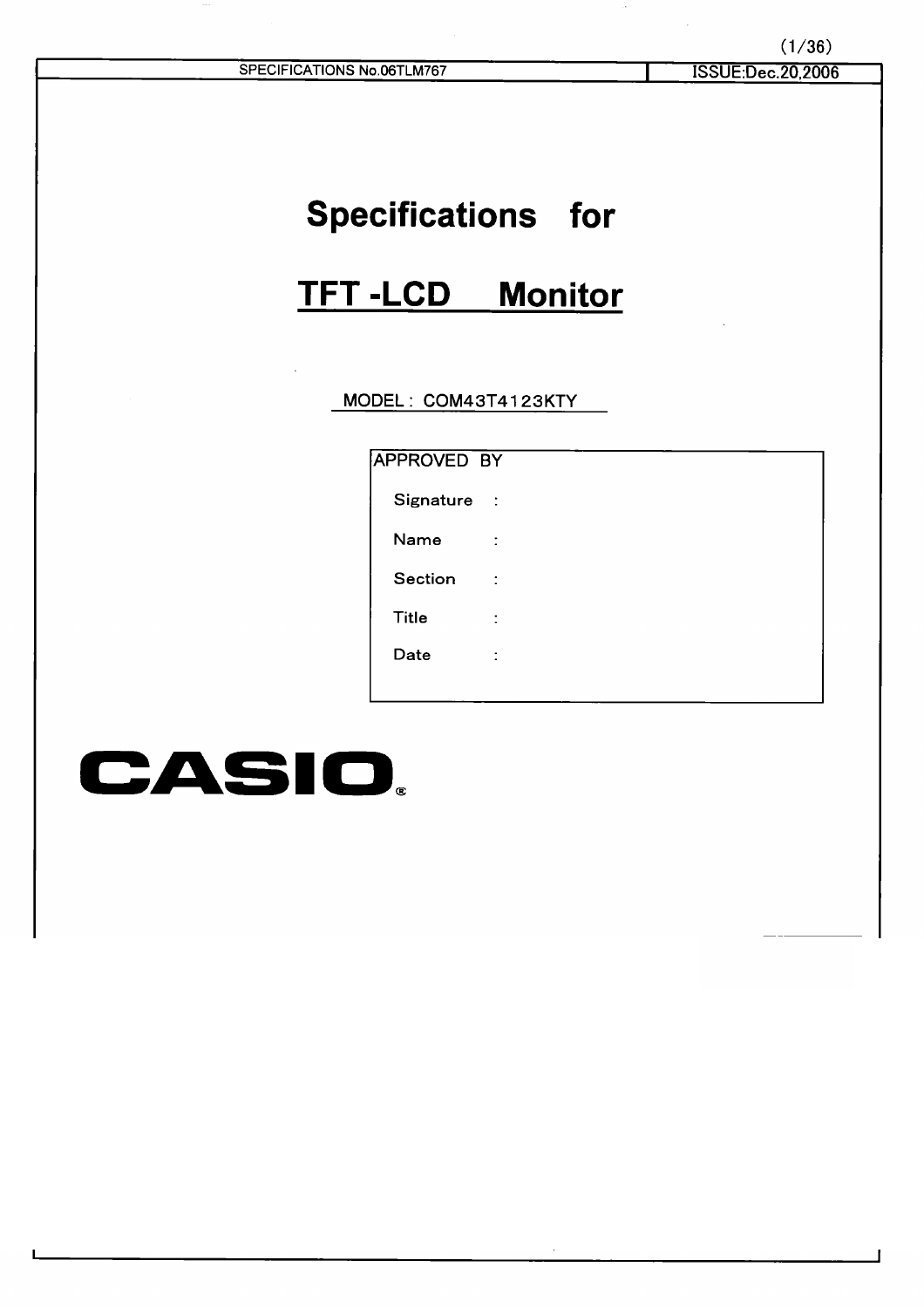$(2/36)$ 

SPECIFICATIONS No.06TLM767 ISSUE:Dec.20,2006

| REVISIONS         |                  |                                       |                                                                                      |  |
|-------------------|------------------|---------------------------------------|--------------------------------------------------------------------------------------|--|
| <b>DATE</b>       | PAGE<br>CONTENTS |                                       |                                                                                      |  |
| Dec.1,2006        |                  |                                       | First issue.                                                                         |  |
|                   |                  |                                       |                                                                                      |  |
| Dec. 20, 2006 P.6 |                  | $\mathbb{A}$                          | Add W tape.                                                                          |  |
| $\sqrt{A}$ ×8     |                  | $\times 5$                            |                                                                                      |  |
|                   | P.13             | $\overline{A}$ $\times 1$             | Add electrical, mechanical & reliability and optical characteristics in touch panel. |  |
|                   |                  |                                       |                                                                                      |  |
|                   | P.21             | $\overline{\mathbb{A}}$ ×1            | Change resistance mark in "12. Driving Circuit Example(module)".                     |  |
|                   | P.23             |                                       | Change of Center brightness value in "15.10 ptical characteristics".                 |  |
|                   |                  | $\overline{\mathbb{A}}$<br>$\times$ 1 |                                                                                      |  |
|                   |                  |                                       |                                                                                      |  |
|                   |                  |                                       |                                                                                      |  |
|                   |                  |                                       |                                                                                      |  |
|                   |                  |                                       |                                                                                      |  |
|                   |                  |                                       |                                                                                      |  |
|                   |                  |                                       |                                                                                      |  |
|                   |                  |                                       |                                                                                      |  |
|                   |                  |                                       |                                                                                      |  |
|                   |                  |                                       |                                                                                      |  |
|                   |                  |                                       |                                                                                      |  |
|                   |                  |                                       |                                                                                      |  |
|                   |                  |                                       |                                                                                      |  |
|                   |                  |                                       |                                                                                      |  |
|                   |                  |                                       |                                                                                      |  |
|                   |                  |                                       |                                                                                      |  |
|                   |                  |                                       |                                                                                      |  |
|                   |                  |                                       |                                                                                      |  |
|                   |                  |                                       |                                                                                      |  |
|                   |                  |                                       |                                                                                      |  |
|                   |                  |                                       |                                                                                      |  |
|                   |                  |                                       |                                                                                      |  |
|                   |                  |                                       |                                                                                      |  |
|                   |                  |                                       |                                                                                      |  |
|                   |                  |                                       |                                                                                      |  |
|                   |                  |                                       |                                                                                      |  |
|                   |                  |                                       |                                                                                      |  |
|                   |                  |                                       |                                                                                      |  |
|                   |                  |                                       |                                                                                      |  |
|                   |                  |                                       |                                                                                      |  |
|                   |                  |                                       |                                                                                      |  |
|                   |                  |                                       |                                                                                      |  |
|                   |                  |                                       |                                                                                      |  |
|                   |                  |                                       |                                                                                      |  |
|                   |                  |                                       |                                                                                      |  |
|                   |                  |                                       |                                                                                      |  |
|                   |                  |                                       |                                                                                      |  |
|                   |                  |                                       |                                                                                      |  |
|                   |                  |                                       |                                                                                      |  |
|                   |                  |                                       |                                                                                      |  |
|                   |                  |                                       |                                                                                      |  |
|                   |                  |                                       |                                                                                      |  |
|                   |                  |                                       |                                                                                      |  |
|                   |                  |                                       |                                                                                      |  |
|                   |                  |                                       |                                                                                      |  |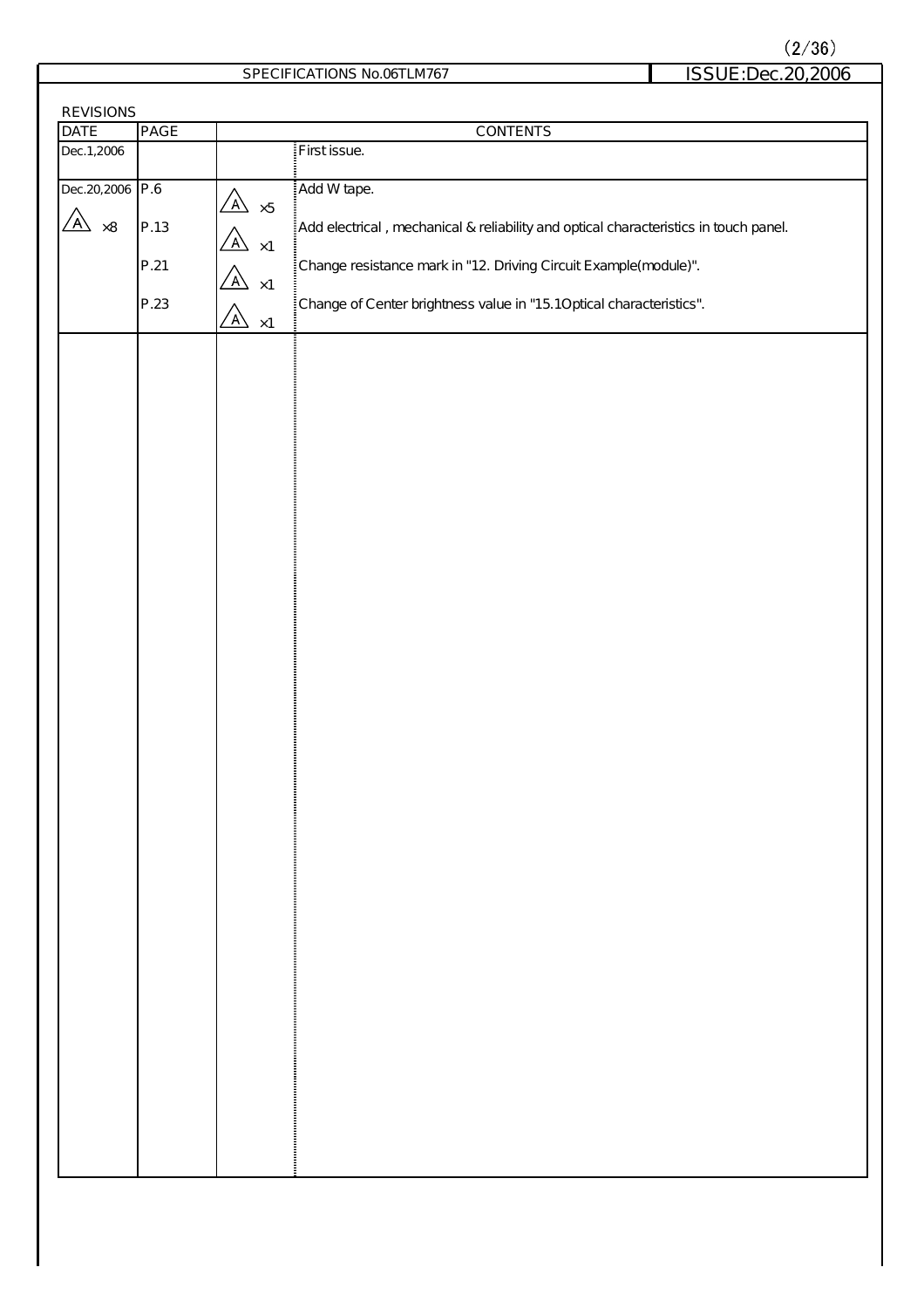$(3/36)$ 

| SPECIFICATIONS No.06TLM767                           | ISSUE:Dec.20,2006 |
|------------------------------------------------------|-------------------|
|                                                      |                   |
|                                                      |                   |
| CONTENTS                                             | Page              |
| 1. APPLICATIONS                                      | 4                 |
| 2. GENERAL SPECIFICATION                             | 5                 |
| 3. DIMENSIONS                                        | 5                 |
| 4. INTERFACE TERMINALS ASSIGNMENT                    | 9                 |
| 5. ABSOLUTE MAXIMUM RATING                           | 11                |
| 6. RECOMMENDED OPERATING CONDITIONS                  | 12                |
| 7. CHARACTERISTICS                                   |                   |
| 7.1 DC CHARACTERISTICS                               |                   |
| MODULE BLOCK<br>7.1.1                                | 13                |
| 7.1.2<br>BACKLIGHT BLOOK                             | 13                |
| <b>TOUCH PANEL</b><br>7.1.3                          | 13                |
| 7.2 AC CHARACTERISTICS                               | 14                |
| 8. INPUT TIMING                                      |                   |
| 8.1<br><b>INPUT TIMING</b>                           | 16                |
| 8.2<br>INPUT TIMING CHART                            | 17                |
| 8.3<br>INPUT TIMING EXAMPLE                          | 18                |
| 9. POWER ON OFF SEQUENCE                             | 19                |
| 10. DISPLAY ON OFF SEQUENCE                          | 20                |
| 11. POWER ON CLEAR                                   | 20                |
| 12. DRIVING CIRCUIT EXAMPLE                          | 21                |
| <b>13. TOUCH PANEL CIRCUIT</b>                       | 22                |
| 14. LED CIRCIUT                                      | 22                |
| 15. OPTICAL CHARACTERISTICS                          |                   |
| 15.1 OPTICAL CHARACTERISTICS                         | 23                |
| 15.2 TEMPERATURE CHARACTERISTICS                     | 24                |
| 16. CRITERIA                                         |                   |
| 16.1 DISPLAY APPEARANCE SPECIFICATIONS               | 25                |
| 16.2 APPEARANCE CRITERIA                             | 26                |
| 17. RELIABILITY                                      | 27                |
| 18. PACKING SPECIFICATION                            | 29<br>.           |
| 19. HANDING PRECAUTIONS                              |                   |
| 19.1 PRECAUTIONS                                     | 30                |
| 19.2 HANDLING PRECAUTIONS                            | 31                |
| 19.3 OPERATING PRECAUTIONS                           | 31                |
| 19.4 SHIPPING CARTON BOX STORAGE CONDITIONS          | 32                |
| 19.5 PRECAUTIONS AT PROTECTION FILM REMOVING PROCESS | 32                |
| 19.6 QUALITY ASSURANCE                               | 33                |
| 19.7 OTHERS                                          | 33                |
| <b>APPENDIX</b>                                      |                   |
| $\mathbf{1}$<br><b>TESTING CONDITIONS</b>            | 34                |
| $\overline{2}$<br>TESTING METHOD                     | 35                |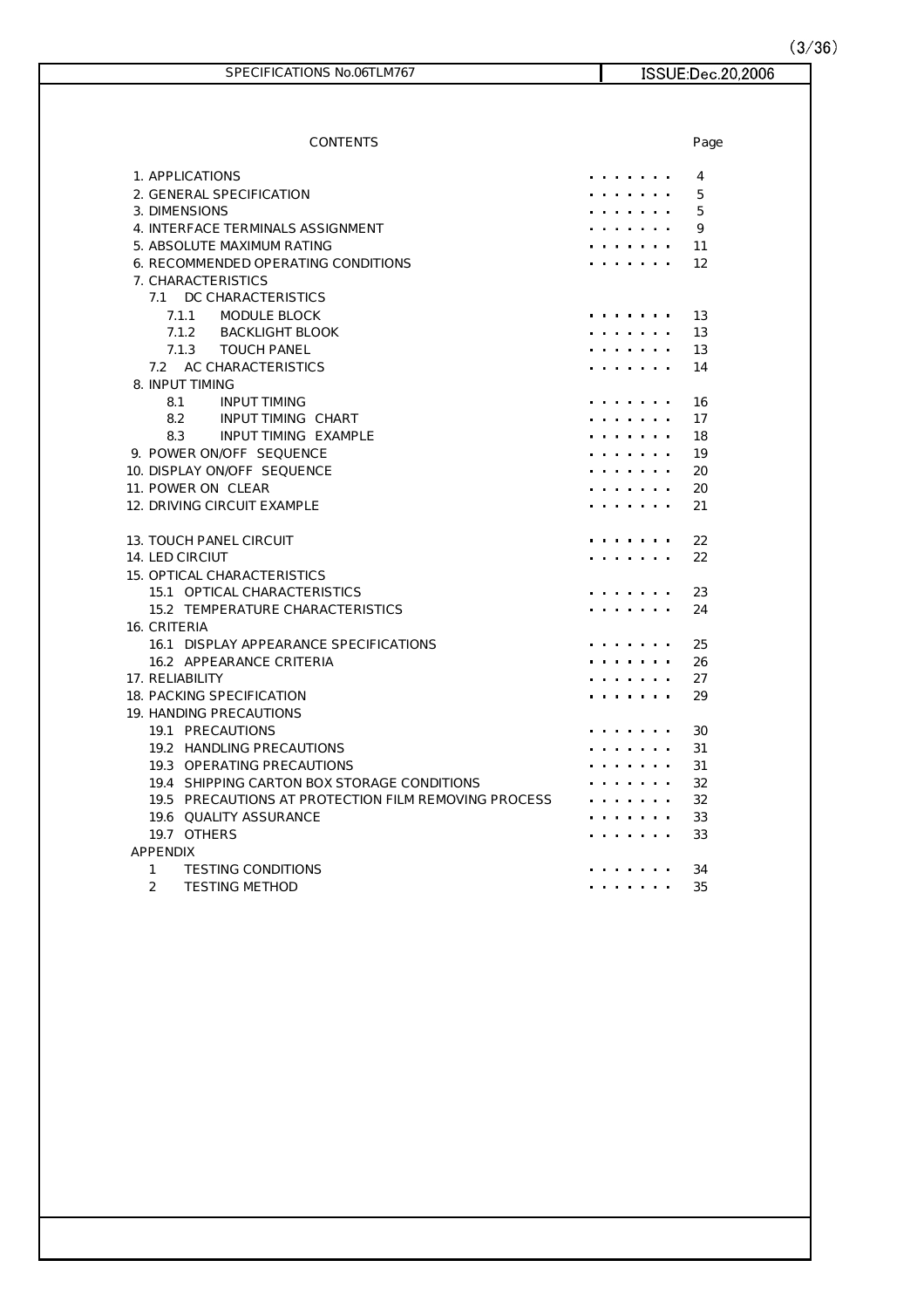**ISSLIE**-Dec

### **1.APPLICATIONS**

These specifications apply to 10.9cm (4.3inch) TFT-LCD monitor products, which are intended for civilian use.

- $\bigcirc$  As to the use of these products, and/or the use of the information and/or the drawings in these specifications, CASIO shall not guarantee or grant Samsung Electronics Co., Ltd. to use or exercise an industrial right, intellectual property, or any other rights of a third party. Therefore CASIO shall not be liable to infringement of rights of a third party by Samsung Electronics Co., Ltd. These specifications contain CASIO's proprietary informaition that is protected by the copyright. Therefore, Samsung Electronics Co., Ltd. shall treat this information with utmost care, and shall not duplicate any part of these specifications without prior permission from CASIO.
- $\bigcirc$  If these products will be used in an application where a higher level of reliability and safety is needed, in terms of function and accuracy, such as transportation equipment (aircraft, train, automobile, etc.), disaster-prevention, security equipment, or various safety equipment, Samsung Electronics Co., Ltd. shall contact CASIO for technical assistance in advance.
- $\bigcirc$  These products shall not be used in critical application that requires the highest level of reliability and safety, such as aerospace equipment, main lines of telecommunications equipment, control equipment for nuclear plants, or medical life-support equipment.
- $\circ$  CASIO shall not be liable for any damage arising from the misuse, abuse, and/or miss-operation of these products that do not meet with the operating conditions and precautions described in these specifications.
- $\bigcirc$  If any issues arise as to the information provided in these specifications or any other information, CASIO will discuss them with Samsung Electronics Co., Ltd. in good faith and try to seek solutions or improvements.
- $\bigcirc$  Casio shall not be obliged to burden the responsibility for destruction by static electricity broken out in your processes, such as the protection film peeling off process.
- $\circ$  CASIO apply these specifications, only when carried in your company Grobal Positioning System product. When used for the other use, since CASIO do not do, please understand a guarantee entirely.
- $\bigcirc$  Complaint about non-conformance to the specifications on this document shall be notified to CASIO within six months from the date of production or three months from the date of shipment, together with return of the actual products . After the expiration date designated above, CASIO shall have the right to reject any complaint.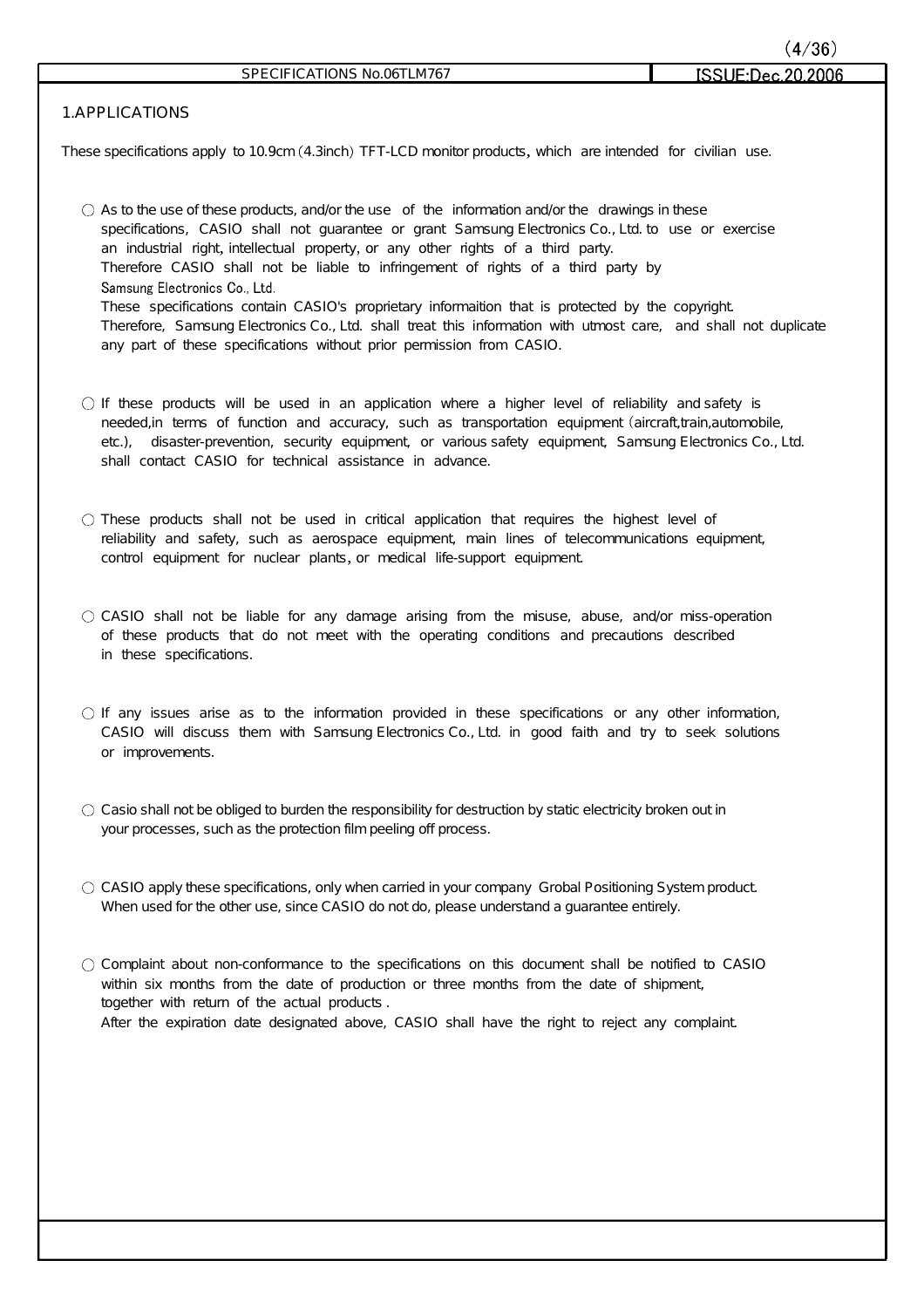### SPECIFICATIONS No.06TLM767

### **2.GENERAL SPECIFICATIONS**

| Item              | Specification                                | Remark            |
|-------------------|----------------------------------------------|-------------------|
| Display type      | TN type 16,777,216 Colors, Transmissive mode |                   |
|                   | Normally white                               |                   |
| Driving method    | a-Si TFT Active matrix                       |                   |
|                   | Line-scanning, Non-interlace                 |                   |
| Dot arrangement   | RGB stripe arrangement                       | Refer to figure 1 |
| Input signal type | 8-bit RGB, parallel input                    |                   |
|                   |                                              |                   |
| Backlight         | High bright white LED                        |                   |
| Touch panel       | Resistance type, transmissive analog tablet  |                   |
| Viewing           |                                              |                   |



Figure-1 Dot arrangement (down for FPC)

### **3. DIMENSIONS AND OUTWARD FORM**

### **3.1 Dimensions**

| Item                           | Specification                              | Unit    | Remarks                |
|--------------------------------|--------------------------------------------|---------|------------------------|
| Monitor outline dimensions     | $105.50[H] \times 67.20[V] \times 4.10[D]$ | mm      | Cable partial convex   |
|                                |                                            |         | size is not included   |
|                                |                                            |         |                        |
| E ffective display area        | 95.040[H] × 53.856[V]                      | mm      | Diagonal: 109.22mm     |
| Number of dots                 | $1440[H] \times 272[V]$                    | Dot     |                        |
| Dot pitch                      | 66.0[H] ×198.0[V]                          | $\mu$ m |                        |
| Hardness of TouchPanel surface | Ι3                                         | H       | It complies with the   |
|                                |                                            |         | way of test method     |
|                                |                                            |         | <b>JIS K5400</b>       |
|                                |                                            |         | However, the adding    |
|                                |                                            |         | weight is set to 4.9N. |
| Weight                         | 54.4                                       | q       |                        |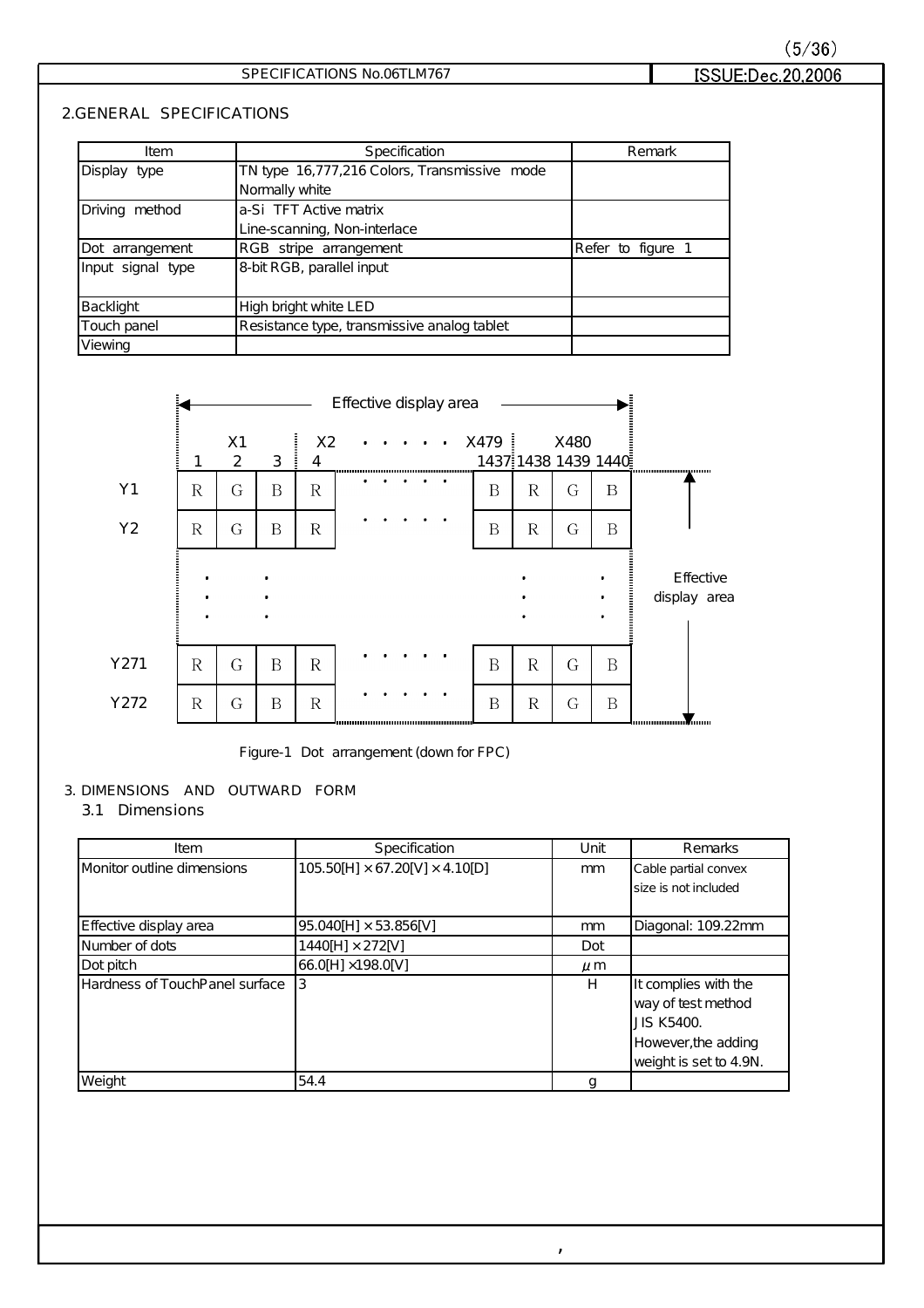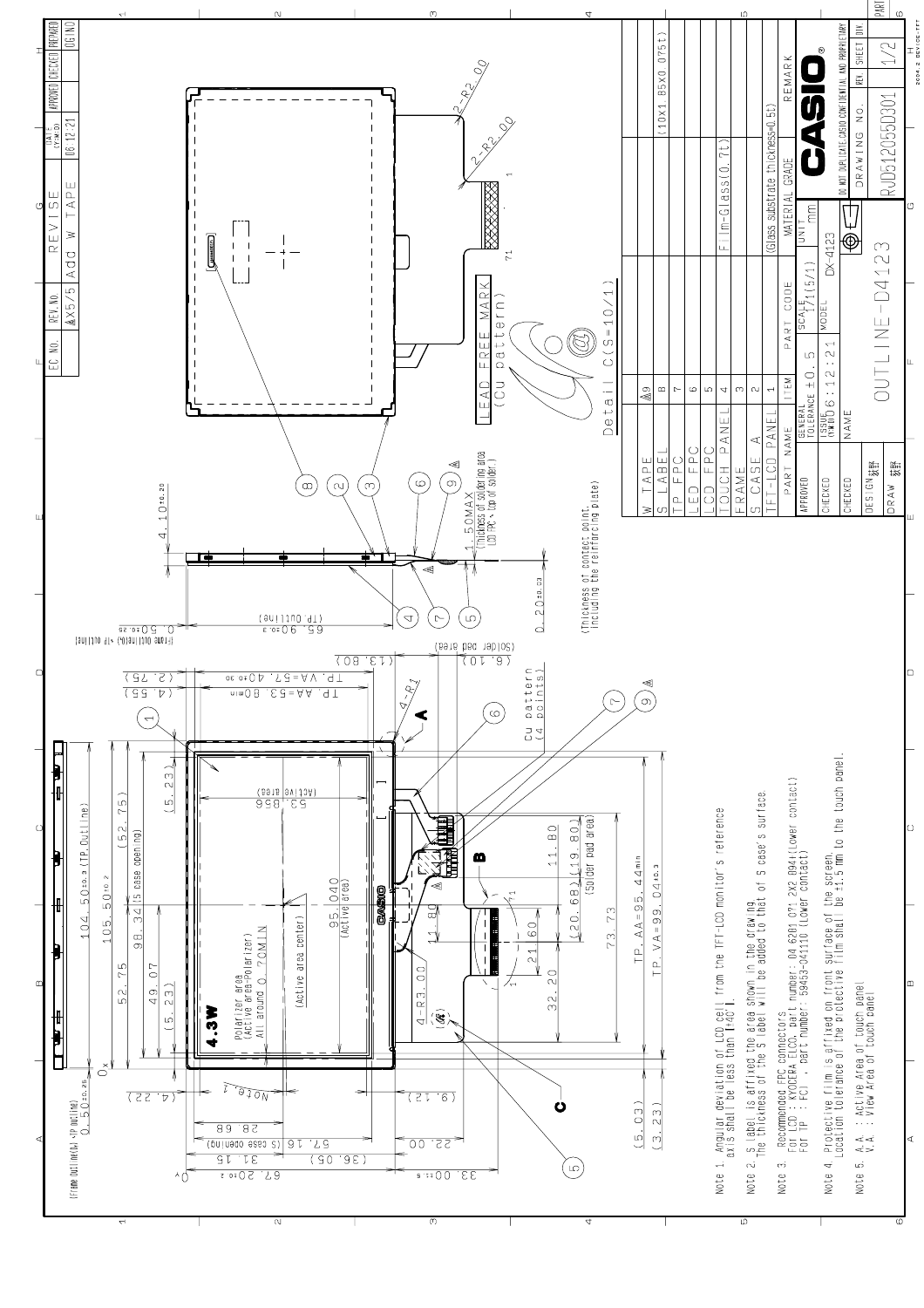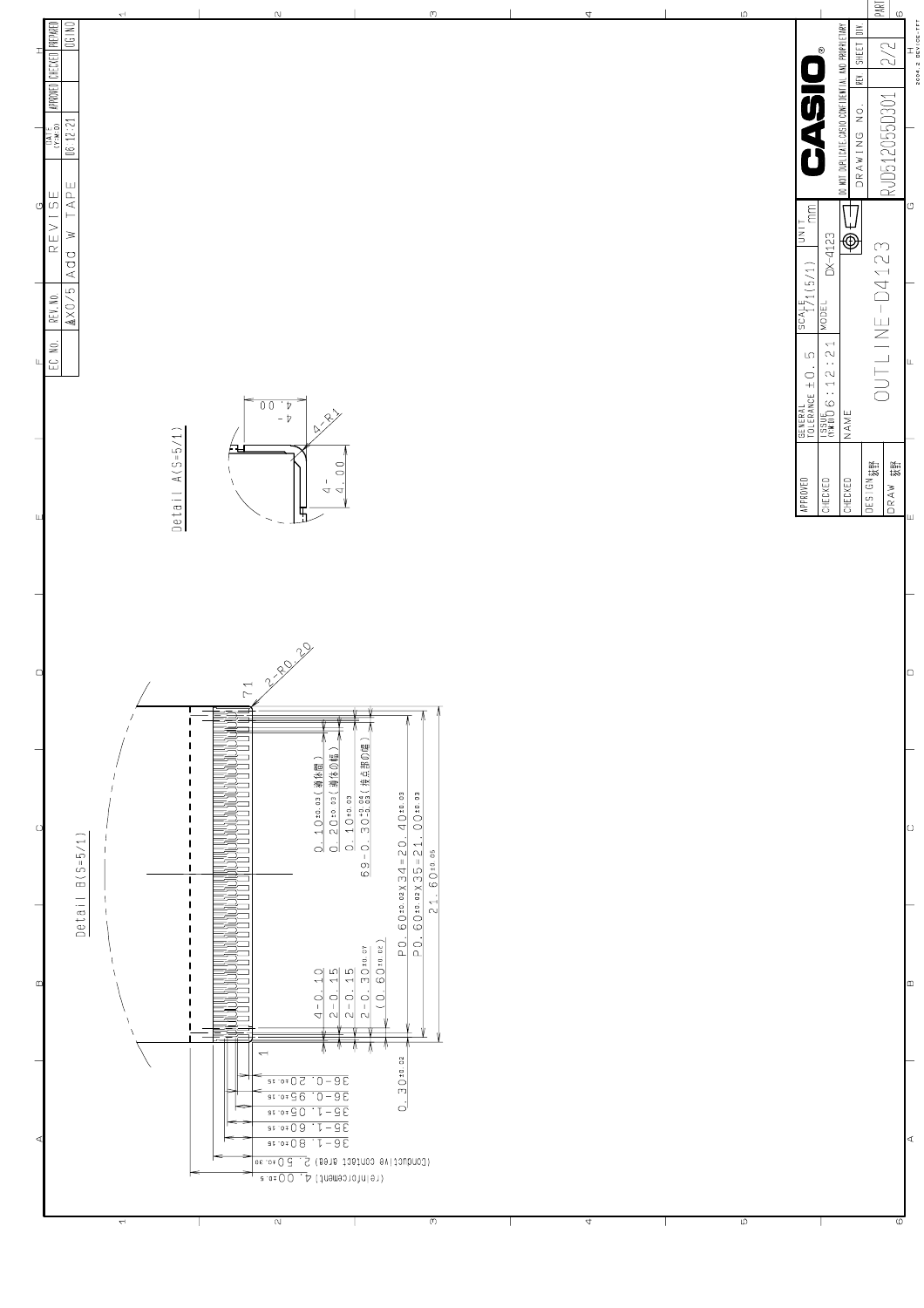| (8/36)            |  |
|-------------------|--|
| ISSUE:Dec.20,2006 |  |

### SPECIFICATIONS No.06TLM767

### **3.3 SERIAL LABEL(S LABEL)**

### 1) Contents

lot month (1digit), module model code (4digits), and serial number of the module (6digits).

#### \* Content of Characters

\* \* \*\*\*\* \*\*\*\*\* a b c d

|              | Content of Characters        |                                            |          |        |
|--------------|------------------------------|--------------------------------------------|----------|--------|
| a            | The unit's place of the year |                                            |          |        |
| b            | <b>Production Lot</b>        | Jan.-A                                     | May.-E   | Sept-I |
|              | $\lceil$ (month)             | Feb.-B                                     | Jun.-F   | Oct-J  |
|              |                              | Mar.-C                                     | July. -G | Nov.-K |
|              |                              | Apr.-D                                     | Aug.-H   | Dec.-L |
| $\mathsf{C}$ | Model code                   | 43KY (made in Japan), 43LY (made in China) |          |        |
| d            | <b>I</b> Serial Number       |                                            |          |        |

,

\* Example of SERIAL LABEL(S LABEL)

 $\cdot$  In case of COM43T4123KTY

### 6J43KY500125

means Oct 2006, 4.3"K type, Y version No.000125

· In case of COM43T4123LTY

### 6J43LY500125

means Oct 2006, 4.3" L type, Y version No.000125

2) SERIAL LABEL(S LABEL) location Refer to Subsection 3.2 Outward Form.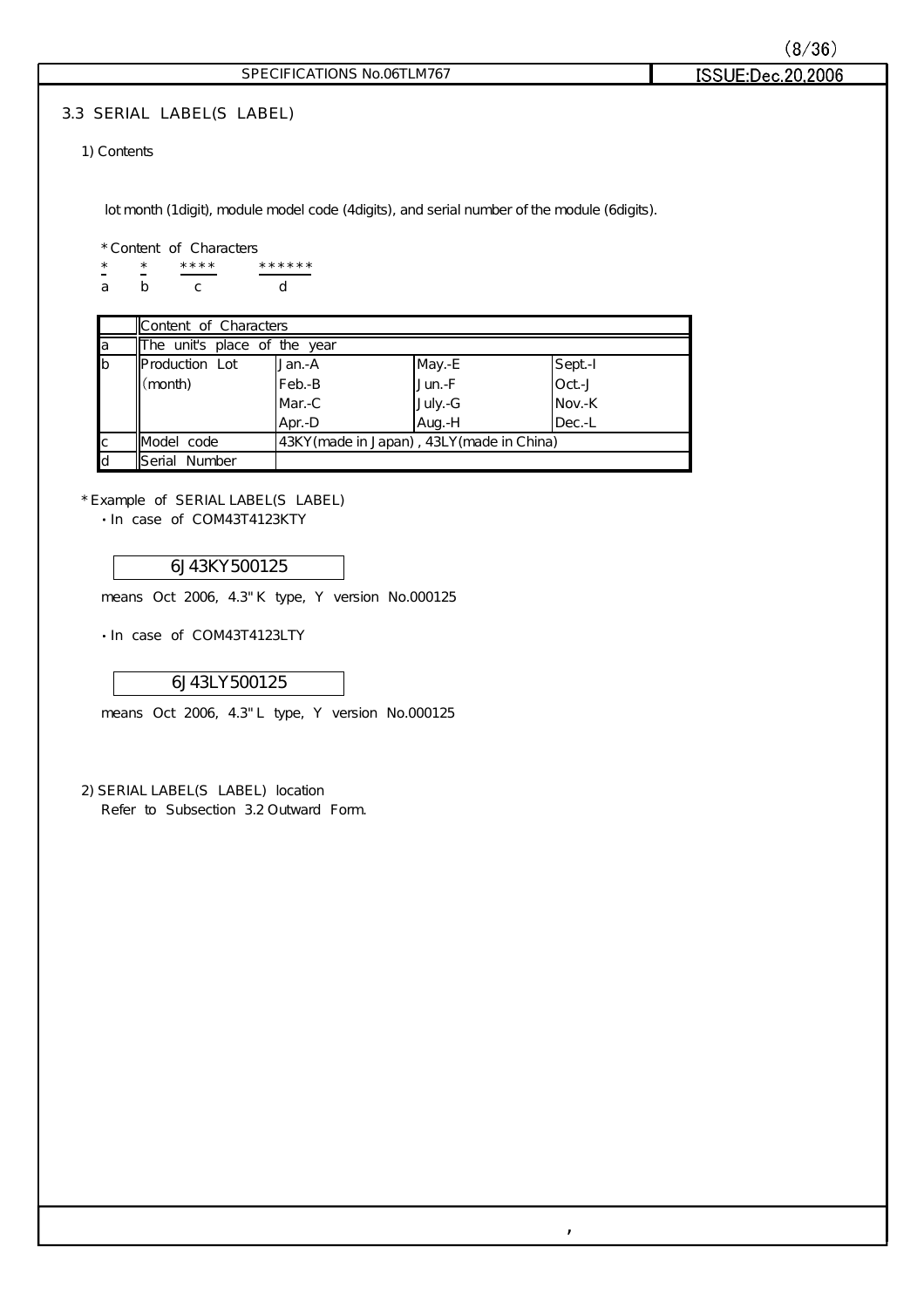ISSUE:Dec.20,2006

#### SPECIFICATIONS No.06TLM767

### **4.INTERFACE TERMINALS ASSIGNMENT**

| 1<br>$\overline{2}$<br>3<br>4<br>5<br>6<br>$\overline{7}$<br>8<br>9<br>10<br>11 | <b>VSS</b><br>AVDD<br><b>VDD</b><br><b>VSS</b><br>POCB<br>DE<br><b>VSYNC</b><br><b>HSYNC</b><br><b>DISP</b><br><b>CLK</b><br>V13 | ground<br>Power supply for analog circuit<br>Power supply for logic circuit<br>ground<br>Power on clear (Low. Active)<br>Horizontal sync control signal<br>Vertical sync signal<br>Horizontal sync signal<br>Display on/off control signal<br>Lo:display off, Hi:display on<br>Clock signal for data latching and internal counter of the timing controller |
|---------------------------------------------------------------------------------|----------------------------------------------------------------------------------------------------------------------------------|-------------------------------------------------------------------------------------------------------------------------------------------------------------------------------------------------------------------------------------------------------------------------------------------------------------------------------------------------------------|
|                                                                                 |                                                                                                                                  |                                                                                                                                                                                                                                                                                                                                                             |
|                                                                                 |                                                                                                                                  |                                                                                                                                                                                                                                                                                                                                                             |
|                                                                                 |                                                                                                                                  |                                                                                                                                                                                                                                                                                                                                                             |
|                                                                                 |                                                                                                                                  |                                                                                                                                                                                                                                                                                                                                                             |
|                                                                                 |                                                                                                                                  |                                                                                                                                                                                                                                                                                                                                                             |
|                                                                                 |                                                                                                                                  |                                                                                                                                                                                                                                                                                                                                                             |
|                                                                                 |                                                                                                                                  |                                                                                                                                                                                                                                                                                                                                                             |
|                                                                                 |                                                                                                                                  |                                                                                                                                                                                                                                                                                                                                                             |
|                                                                                 |                                                                                                                                  |                                                                                                                                                                                                                                                                                                                                                             |
|                                                                                 |                                                                                                                                  |                                                                                                                                                                                                                                                                                                                                                             |
|                                                                                 |                                                                                                                                  | Source driver output level voltage(negative case Lo)                                                                                                                                                                                                                                                                                                        |
| 12                                                                              | V <sub>7</sub>                                                                                                                   | Source driver output level voltage(negative case Hi)                                                                                                                                                                                                                                                                                                        |
| 13                                                                              | V6                                                                                                                               | Source driver output level voltage(positive case Lo)                                                                                                                                                                                                                                                                                                        |
| 14                                                                              | VO                                                                                                                               | Source driver output level voltage(positive case Hi)                                                                                                                                                                                                                                                                                                        |
| 15                                                                              | D <sub>27</sub>                                                                                                                  |                                                                                                                                                                                                                                                                                                                                                             |
| 16                                                                              | D <sub>26</sub>                                                                                                                  | Display data(B)                                                                                                                                                                                                                                                                                                                                             |
| 17                                                                              | D <sub>25</sub>                                                                                                                  | OOh: Black                                                                                                                                                                                                                                                                                                                                                  |
| 18                                                                              | D <sub>24</sub>                                                                                                                  | D2O:LSB<br>D27:MSB                                                                                                                                                                                                                                                                                                                                          |
| 19                                                                              | D <sub>23</sub>                                                                                                                  |                                                                                                                                                                                                                                                                                                                                                             |
| 20                                                                              | D <sub>22</sub>                                                                                                                  | Driver has internal gamma conversion.                                                                                                                                                                                                                                                                                                                       |
| 21                                                                              | D <sub>21</sub>                                                                                                                  |                                                                                                                                                                                                                                                                                                                                                             |
| 22                                                                              | D <sub>20</sub>                                                                                                                  |                                                                                                                                                                                                                                                                                                                                                             |
| 23                                                                              | D17                                                                                                                              |                                                                                                                                                                                                                                                                                                                                                             |
| 24                                                                              | D <sub>16</sub>                                                                                                                  | Display data(G)                                                                                                                                                                                                                                                                                                                                             |
| 25                                                                              | D <sub>15</sub>                                                                                                                  | OOh: Black                                                                                                                                                                                                                                                                                                                                                  |
| 26                                                                              | D14                                                                                                                              | D <sub>10</sub> :LSB<br>D17:MSB                                                                                                                                                                                                                                                                                                                             |
| 27                                                                              | D13                                                                                                                              |                                                                                                                                                                                                                                                                                                                                                             |
| 28                                                                              | D <sub>12</sub>                                                                                                                  | Driver has internal gamma conversion.                                                                                                                                                                                                                                                                                                                       |
| 29                                                                              | D <sub>11</sub>                                                                                                                  |                                                                                                                                                                                                                                                                                                                                                             |
| 30                                                                              | D <sub>10</sub>                                                                                                                  |                                                                                                                                                                                                                                                                                                                                                             |
| 31                                                                              | D <sub>O</sub>                                                                                                                   |                                                                                                                                                                                                                                                                                                                                                             |
| 32                                                                              | D <sub>06</sub>                                                                                                                  | Display data(R)                                                                                                                                                                                                                                                                                                                                             |
| 33                                                                              | D <sub>05</sub>                                                                                                                  | OOh: Black                                                                                                                                                                                                                                                                                                                                                  |
| 34                                                                              | D <sub>04</sub>                                                                                                                  | DOO:LSB<br>DO7:MSB                                                                                                                                                                                                                                                                                                                                          |
| 35                                                                              | D <sub>03</sub>                                                                                                                  |                                                                                                                                                                                                                                                                                                                                                             |
| 36                                                                              | D <sub>02</sub>                                                                                                                  | Driver has internal gamma conversion.                                                                                                                                                                                                                                                                                                                       |
| 37                                                                              | D <sub>01</sub>                                                                                                                  |                                                                                                                                                                                                                                                                                                                                                             |
| 38                                                                              | D <sub>00</sub>                                                                                                                  |                                                                                                                                                                                                                                                                                                                                                             |
| 39                                                                              | COML                                                                                                                             | Output pin of regulator for COMOUT out put L level                                                                                                                                                                                                                                                                                                          |
| 40                                                                              | COMH                                                                                                                             | Output pin of regulator for COMOUT out put H level                                                                                                                                                                                                                                                                                                          |
| 41                                                                              | COMDC                                                                                                                            | Adjust the amplitude Voltage level for COMOUT output                                                                                                                                                                                                                                                                                                        |
| 42                                                                              | COMPP                                                                                                                            | Adjust the amplitude Voltage level for COMOUT output                                                                                                                                                                                                                                                                                                        |
| 43                                                                              | VDD <sub>2</sub>                                                                                                                 | output pin of internal regulator circuit                                                                                                                                                                                                                                                                                                                    |
| 44                                                                              | VDD3                                                                                                                             | Output pin of internal reference voltage                                                                                                                                                                                                                                                                                                                    |
| 45                                                                              | <b>OSCIN</b>                                                                                                                     | Terminal for internal oscillation circuit                                                                                                                                                                                                                                                                                                                   |
| 46                                                                              | OSCOUT                                                                                                                           | Terminal for internal oscillation circuit                                                                                                                                                                                                                                                                                                                   |
| 47                                                                              | <b>VSS</b>                                                                                                                       | ground                                                                                                                                                                                                                                                                                                                                                      |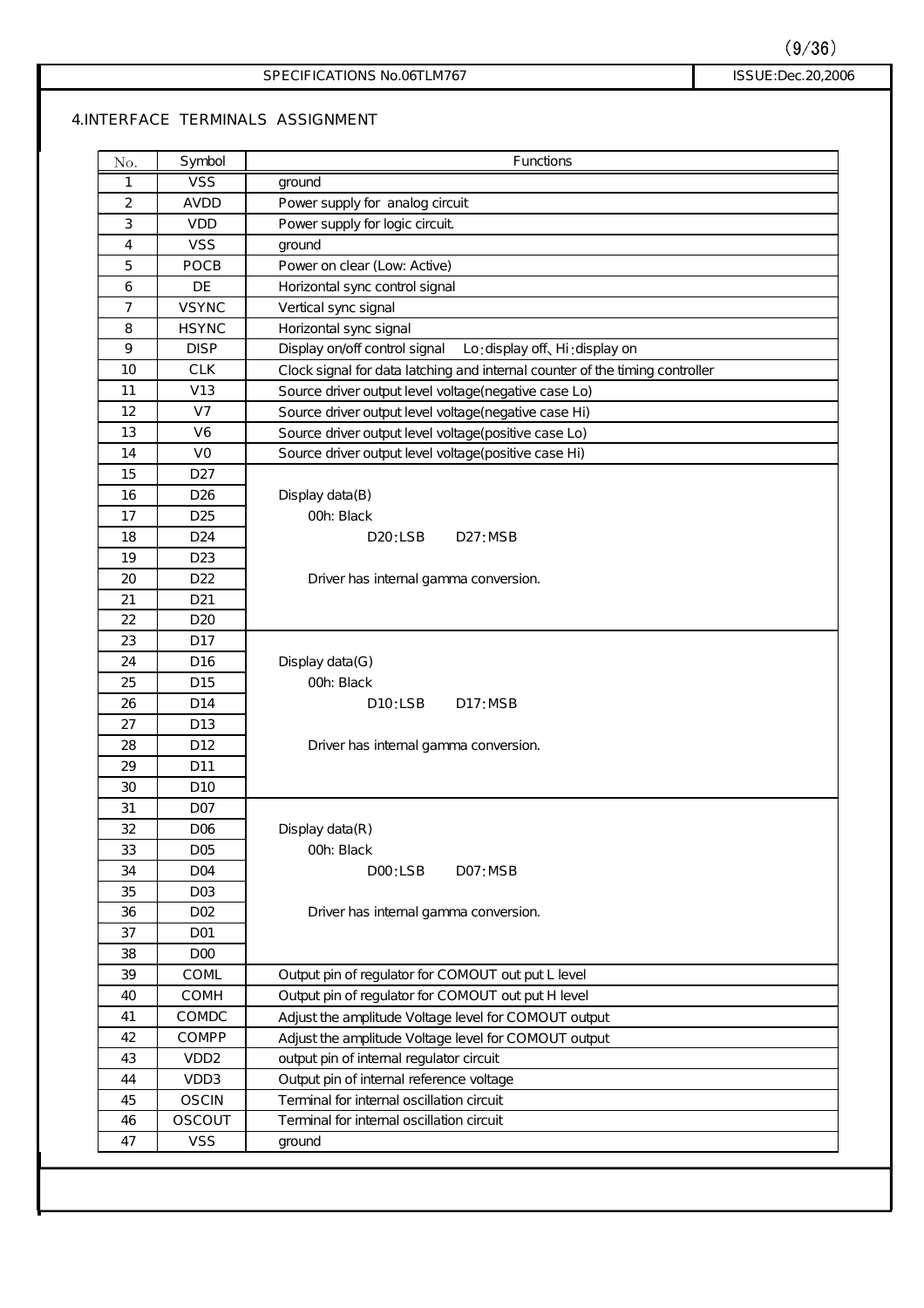$(10/36)$ 

ISSUE:Dec.20,2006

| SPECIFICATIONS No.06TLM767 |  |
|----------------------------|--|
|                            |  |

| TIONS No.06TLM767 |  |
|-------------------|--|
|-------------------|--|

| No. | Symbol            | Functions                                         |
|-----|-------------------|---------------------------------------------------|
| 48  | <b>VDD</b>        | Power supply for logic circuit                    |
| 49  | AVDD              | Power supply for analog circuit                   |
| 50  | C5P               | Connection terminal for capacitor for charge pump |
| 51  | C <sub>5M</sub>   | Connection terminal for capacitor for charge pump |
| 52  | VDD4              | Negative power supply                             |
| 53  | <b>VGH</b>        | Positive voltage for gate driver                  |
| 54  | C2P               | Connection terminal for capacitor for charge pump |
| 55  | C <sub>1</sub> AP | Connection terminal for capacitor for charge pump |
| 56  | C <sub>1</sub> BP | Connection terminal for capacitor for charge pump |
| 57  | C <sub>1</sub> M  | Connection terminal for capacitor for charge pump |
| 58  | C <sub>2M</sub>   | Connection terminal for capacitor for charge pump |
| 59  | $C$ 4P            | Connection terminal for capacitor for charge pump |
| 60  | C3P               | Connection terminal for capacitor for charge pump |
| 61  | C <sub>3</sub> M  | Connection terminal for capacitor for charge pump |
| 62  | C <sub>4</sub> M  | Connection terminal for capacitor for charge pump |
| 63  | VGL               | Negative voltage for gate driver                  |
| 64  | COMOUT            | Output signal for common electrode                |
| 65  | <b>VCOM</b>       | Input signal for common electrode                 |
| 66  | XL                | X-axis left terminal                              |
| 67  | <b>YD</b>         | Y-axis lower terminal                             |
| 68  | <b>XR</b>         | X-axis right terminal                             |
| 69  | YU                | Y-axis upper terminal                             |
| 70  | <b>BLL</b>        | Backlight drive (cathode side)                    |
| 71  | <b>BLH</b>        | Backlight drive (anode side)                      |

\* Recommended connector: Kyocera Elco, 6281 series (04 6281 071 2X2 829+) This terminal uses the gilding.

\* Please refer to the "Outline drawing" for terminal order.

\*LCD-FPC's terminal uses the gilding.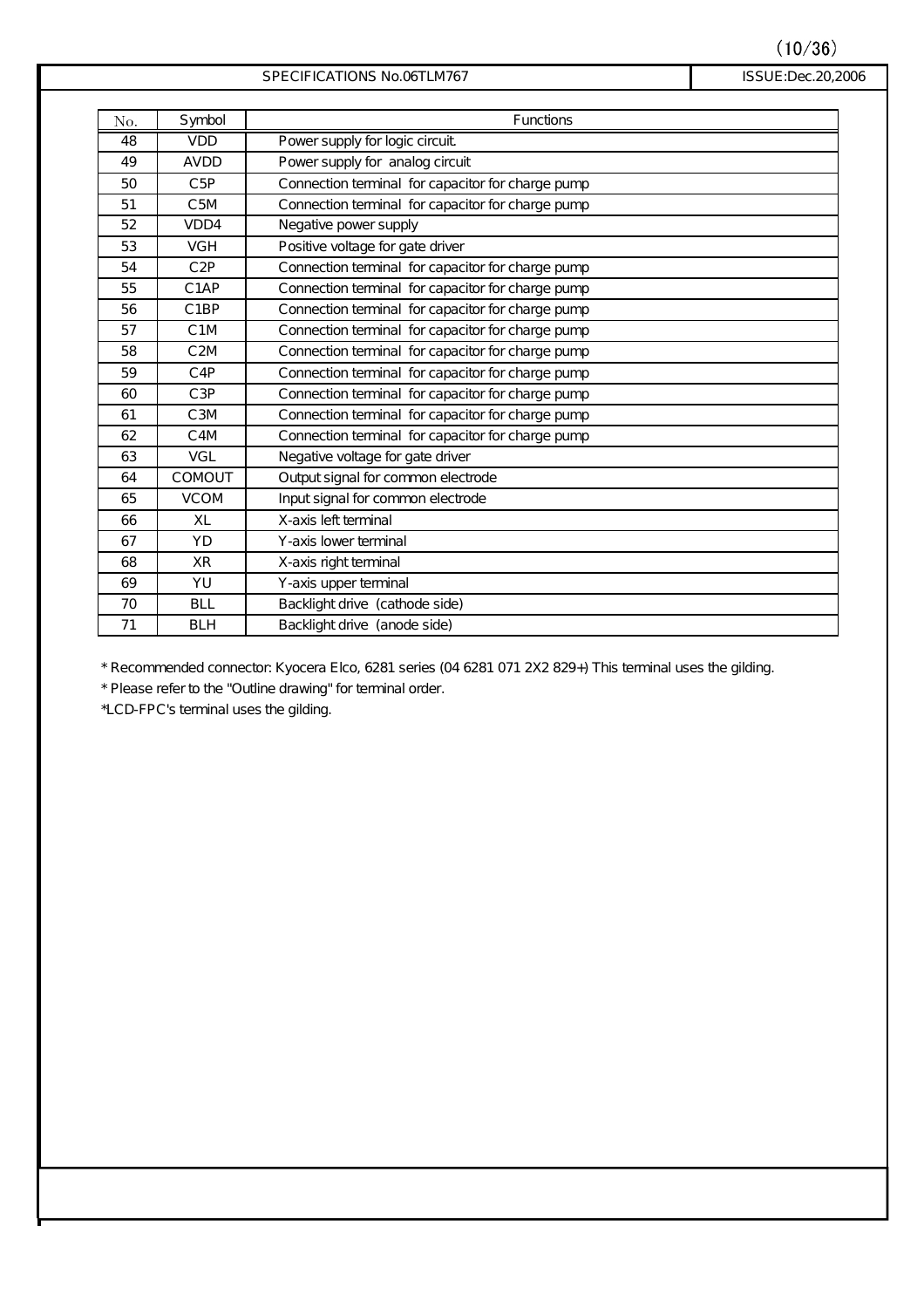### $(11/36)$

### SPECIFICATIONS No.06TLM767 ISSUE:Dec.20,2006

### **5. ABSOLUTE MAXIMUM RATINGS**

|                                |             |                    |                          |            |               | $VSS=OV$                 |  |
|--------------------------------|-------------|--------------------|--------------------------|------------|---------------|--------------------------|--|
| Item                           | Symbol      | Condition          | Rating                   |            | Unit          | Applicable terminals     |  |
|                                |             |                    | <b>MIN</b>               | <b>MAX</b> |               |                          |  |
| Supply voltage for logic       | VDD         | $Ta = 25^{\circ}C$ | $-0.3$                   | 6.0        | $\vee$        | <b>VDD</b>               |  |
| Supply voltage for analog      | AVDD        | Note <sub>1</sub>  | $-0.3$                   | 6.0        | V             | AVDD                     |  |
| Input voltage for logic        | VI          |                    | $-0.3$                   | $VDD+O.3$  | $\vee$        | POCB, DE, VSYNC, HSYNC   |  |
|                                |             |                    |                          |            |               | DISP, CLK, INV, CLK_REV, |  |
|                                |             |                    |                          |            |               | D[27:00]                 |  |
| Common electrode voltage       | COMDC       |                    | 0.1                      | AVDD-1     | $\mathsf{V}$  | <b>COMDC</b>             |  |
|                                | COMPP       |                    | 0.1                      | AVDD-1     | V             | <b>COMPP</b>             |  |
|                                | VCOM        |                    | $-6.0$                   | 10.0       | $\vee$        | <b>VCOM</b>              |  |
|                                |             |                    |                          | 12.0       | Vp-p          |                          |  |
| LED direction current of order | IF          | Ta = 25°C $\,$     | $\overline{\phantom{a}}$ | 35         | mA            | <b>BLH, BLL</b>          |  |
|                                |             | $Ta = 70^{\circ}C$ |                          | 15         |               |                          |  |
| Touch Panel Input Voltage      |             |                    |                          | 7          | V             | XL, XR, YU, YL           |  |
| Storage temperature            | Tstg        |                    | $-20$                    | 80         | $\mathcal{C}$ |                          |  |
| Storage humidity Range         | <b>Hstg</b> | Ta≦40°C            | 20                       | 80         | %             |                          |  |
|                                |             | $Ta>40^{\circ}C$   | It is a thing without    |            |               |                          |  |
|                                |             |                    | drew condensation        |            |               |                          |  |
|                                |             |                    | blow in 40°C 80%RH       |            |               |                          |  |
|                                |             | lof the amount of  |                          |            |               |                          |  |
|                                |             |                    | moisture.                |            |               |                          |  |

Note1 : Please refer to the "Power on and off sequence section of this document.

Note  $2$ : Apply the 1KHz Sine wave. Insert 10 $\Omega$  min resistor. Duration: Within 1 hour.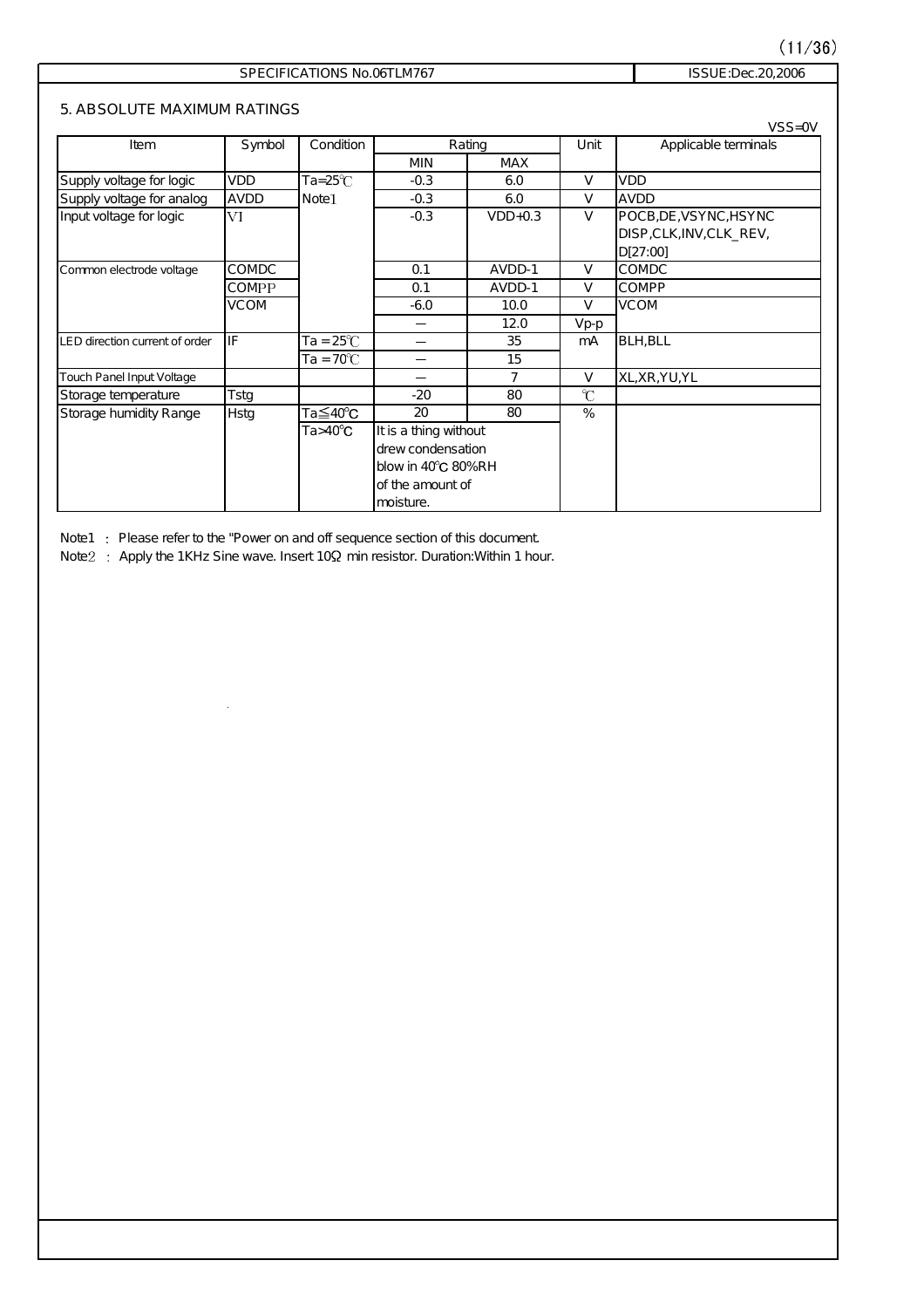### $(12/36)$

### SPECIFICATIONS No.06TLM767 ISSUE:Dec.20,2006

**6.RECOMMENDED OPERATING CONDITIONS**

|                                   |                        |                 |           |             |            |            |        | $VSS=OV$                         |
|-----------------------------------|------------------------|-----------------|-----------|-------------|------------|------------|--------|----------------------------------|
| Item                              |                        | <b>Symbol</b>   | Condition | Rating      |            |            | Unit   | Applicable terminals             |
|                                   |                        |                 |           | <b>MIN</b>  | <b>TYP</b> | <b>MAX</b> |        |                                  |
| Supply voltage for logic          |                        | <b>VDD</b>      |           | 2.7         | 3.0        | 3.6        | V      | <b>VDD</b>                       |
| Supply voltage for analog         |                        | <b>AVDD</b>     |           | 4.8         | 5.0        | 5.2        | V      | AVDD                             |
| Common                            | Amplitude              | <b>VCOMPP</b>   | COMH-COML | 2.00        |            | 7.80       | $Vp-p$ | <b>COMH</b><br>Note <sub>3</sub> |
| electrode signal                  |                        |                 |           |             |            |            |        | COML                             |
|                                   | Center voltage V com/c |                 |           | 0.38        | 2.19       | 4.00       | V      | COMDC                            |
|                                   | Note1                  |                 |           |             |            |            |        |                                  |
| Output amplitude for source       |                        |                 |           | 0.50        |            | 4.50       | $Vp-p$ |                                  |
|                                   | driver (Contrast)      |                 |           |             |            |            |        |                                  |
|                                   |                        | VA1             | VA1 > VB1 | 2.50        | 4.50       | $AVDD-0.2$ |        | VO                               |
| Output amplitude for source       |                        | VB <sub>1</sub> |           | $VSS + 0.2$ | 0.20       | 2.50       |        | V6                               |
| driver (Contrast)                 |                        | VA <sub>2</sub> | VA2 > VB2 | 2.50        | 4.20       | $AVDD-0.2$ | V      | V <sub>7</sub>                   |
|                                   |                        | VB <sub>2</sub> |           | $VSS + 0.2$ | 0.50       | 2.50       |        | V13                              |
| External resistance for osillator |                        |                 |           |             | 75         |            | ΚΩ     | OSCOUT, OSCIN                    |
| Operational temperature           | Note2 <sup>Top</sup>   |                 |           | $-10$       | $+25$      | $+70$      | C      | Touch Panel surface temp.        |

Note 1: This range indicates the most probable range for the optimal setting for VCOMDC. It does not mean that the optimal settings for VCOMDC for all monitors will be in this range. VCOMDC should be optimized by viewing/using the monitor.

Note 2: Acceptable Forward Current to LED is up to 15mA, when  $Ta = +7C^{\circ}C$ . Do not exceed Allowable Forward Current shown on the chart below.

Note 3: COMH=COMDC + COMPP,COML=COMDC -COMPP

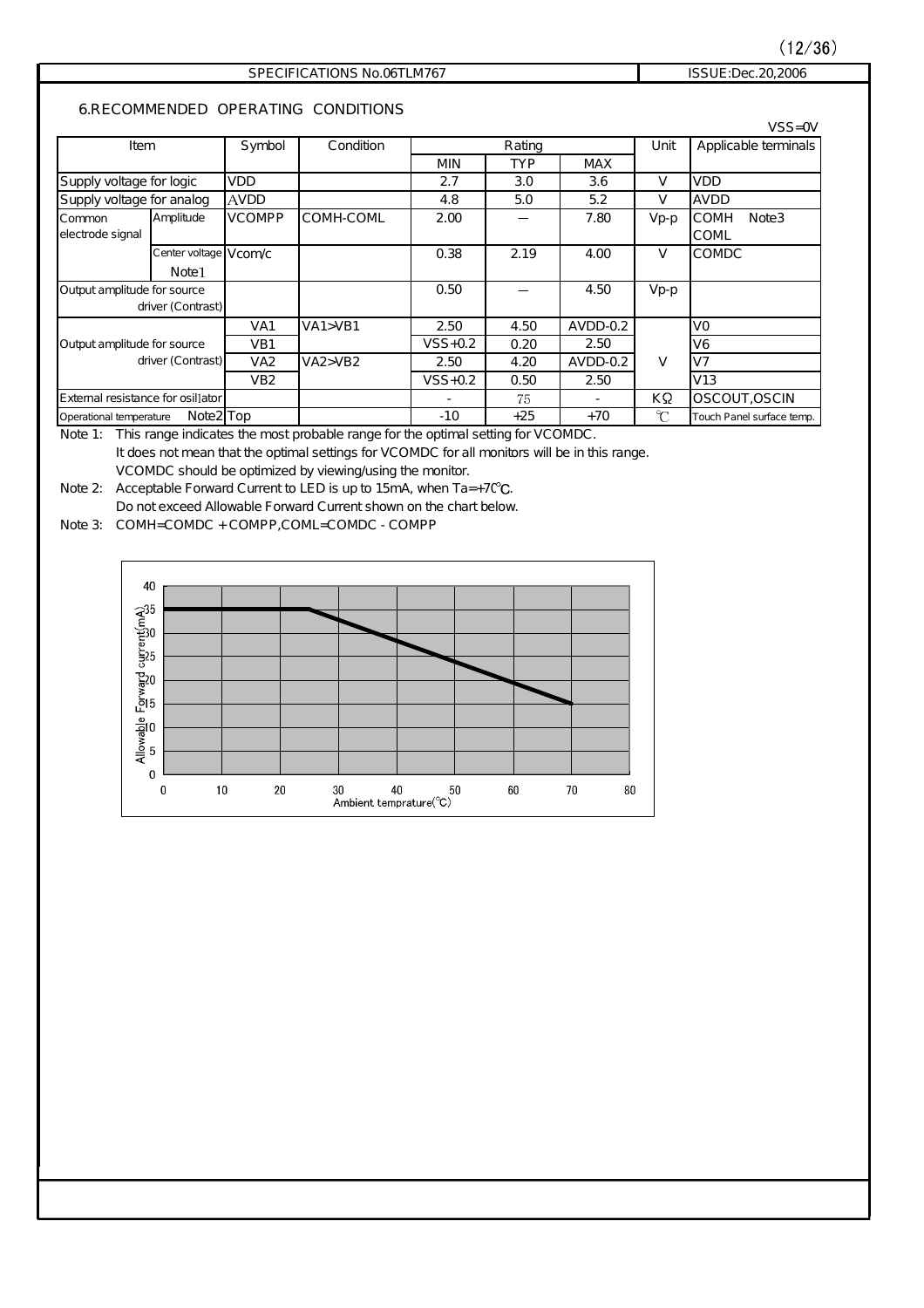### SPECIFICATIONS No.06TLM767

### ISSUE:Dec.20,2006

### **7. Characteristics**

**7.1 DC Characteristics**

### **7.1.1 Module Block**

|                   |               |                   |                 | If not specified, $Ta = 25^{\circ}C$ , $VDD = 3.0V$ , $AVDD = 5.0V$ , $VSS = OV$ |            |           |                      |
|-------------------|---------------|-------------------|-----------------|----------------------------------------------------------------------------------|------------|-----------|----------------------|
| Item              | <b>Symbol</b> | Condition         |                 | Rating                                                                           |            | Unit      | Applicable terminals |
|                   |               |                   | <b>MIN</b>      | <b>TYP</b>                                                                       | <b>MAX</b> |           |                      |
| Input voltage for | <b>VIH</b>    |                   | $0.7^{\ast}VDD$ |                                                                                  | <b>VDD</b> | V         | POCB, DE, VSYNC      |
| logic             |               |                   |                 |                                                                                  |            |           | HSYNC, DISP, CLK     |
|                   | VIL           |                   | $\Omega$        |                                                                                  | $0.3*VDD$  | V         | INV.CLK REV          |
|                   |               |                   |                 |                                                                                  |            |           | D[27:00]             |
| Pull up           | Rpu           |                   | 150             |                                                                                  |            | $k\Omega$ | INV, CLK_REV         |
| resister value    |               |                   |                 |                                                                                  |            |           | RESETB.DISP          |
| Pull down         | <b>R</b> pu   |                   | 150             |                                                                                  |            | kΩ        | DE, D[27:00]         |
| resister value    |               |                   |                 |                                                                                  |            |           |                      |
| <b>Current</b>    | <b>IDD</b>    | IfCLK=9.00MHz     |                 | 3.3                                                                              | 6.6        | mA        | <b>VDD</b>           |
| consumption       | <b>IAVDD</b>  | Color bar display |                 | 15.0                                                                             | 30.0       | mA        | IAVDD                |

### **7.1.2 Backlight Block**

|                 |                  |                       |            |            |            |      | $Ta = 25^\circ\text{C}$ |
|-----------------|------------------|-----------------------|------------|------------|------------|------|-------------------------|
| Item            | S ymbol          | Condition             |            | Rating     |            | Unit | Applicable terminals    |
|                 |                  |                       | <b>MIN</b> | <b>TYP</b> | <b>MAX</b> |      |                         |
| Forward current | IL 25            | $Ta = 25\overline{C}$ |            | 20.0       | 35.0       | mA   | BLH, BLL                |
|                 | IL <sub>70</sub> | $Ta=70^\circ C$       |            |            | 15.0       | mA   |                         |
| Forward voltage | VL               | Ta=25°C, IL=20.0mA    |            | 32.0       | 35.0       |      |                         |

### **7.1.3 Touch Panel**

| Electrial Characteristics |               |                       |            |            |            |      | $Ta = 25^{\circ}C$   |
|---------------------------|---------------|-----------------------|------------|------------|------------|------|----------------------|
| Item                      | <b>Symbol</b> | Condition             |            | Rating     |            | Unit | Applicable terminals |
|                           |               |                       | <b>MIN</b> | <b>TYP</b> | <b>MAX</b> |      |                      |
| Linearity                 |               |                       |            |            | ±2.0       | $\%$ | XR, XL, YU, YL       |
| Insulation Resistance     | R1            | $DC$ 25V              | 20         |            |            | MΩ   |                      |
| Terminal                  |               |                       | 400        |            | 1800       |      | XR,XL                |
| Resistance                |               |                       | 100        |            | 700        |      | IYU.YL               |
| Rated Voltage             |               | IDC                   |            |            | 5          |      | XR, XL, YU, YL       |
| <b>ON/OFF</b>             |               | RO.8mm polyacetal pen |            |            | 10         | ms   | XR, XL, YU, YL       |
| Chattering                |               |                       |            |            |            |      |                      |

### Mechanical&Reliability Characteristics

| Item                     | Rating     |            |            | Unit  | Note                      |
|--------------------------|------------|------------|------------|-------|---------------------------|
|                          | <b>MIN</b> | <b>TYP</b> | <b>MAX</b> |       |                           |
| Operation Force          | 0.05       |            | 1.47       | N     | RO.8mm Polyacetal pen     |
|                          |            |            |            |       | or finger                 |
| Durability               |            |            |            |       | Tapping at same points by |
| (Tapping life by finger) | 1000000    |            |            | times | silicom rubber            |
|                          |            |            |            |       | shape of rubber end-R8,   |
|                          |            |            |            |       | Hardness60°               |
|                          |            |            |            |       | $-$ Load-2.45N            |
|                          |            |            |            |       | Frequency-3Hz             |
| Surface hardness of Film |            |            |            |       |                           |
| (pencil hardness)        | 3          |            |            | н     | JIS K5400                 |

### Optical Characteristics

| Item              | Rating |            | Unit                     | <b>Note</b> |                                           |
|-------------------|--------|------------|--------------------------|-------------|-------------------------------------------|
|                   | min    | <b>TVD</b> | <b>MAX</b>               |             |                                           |
| --<br>ransparency | 80     | ററ<br>oz   | $\overline{\phantom{0}}$ | %           | $\overline{\phantom{a}}$<br>K7105<br>בונו |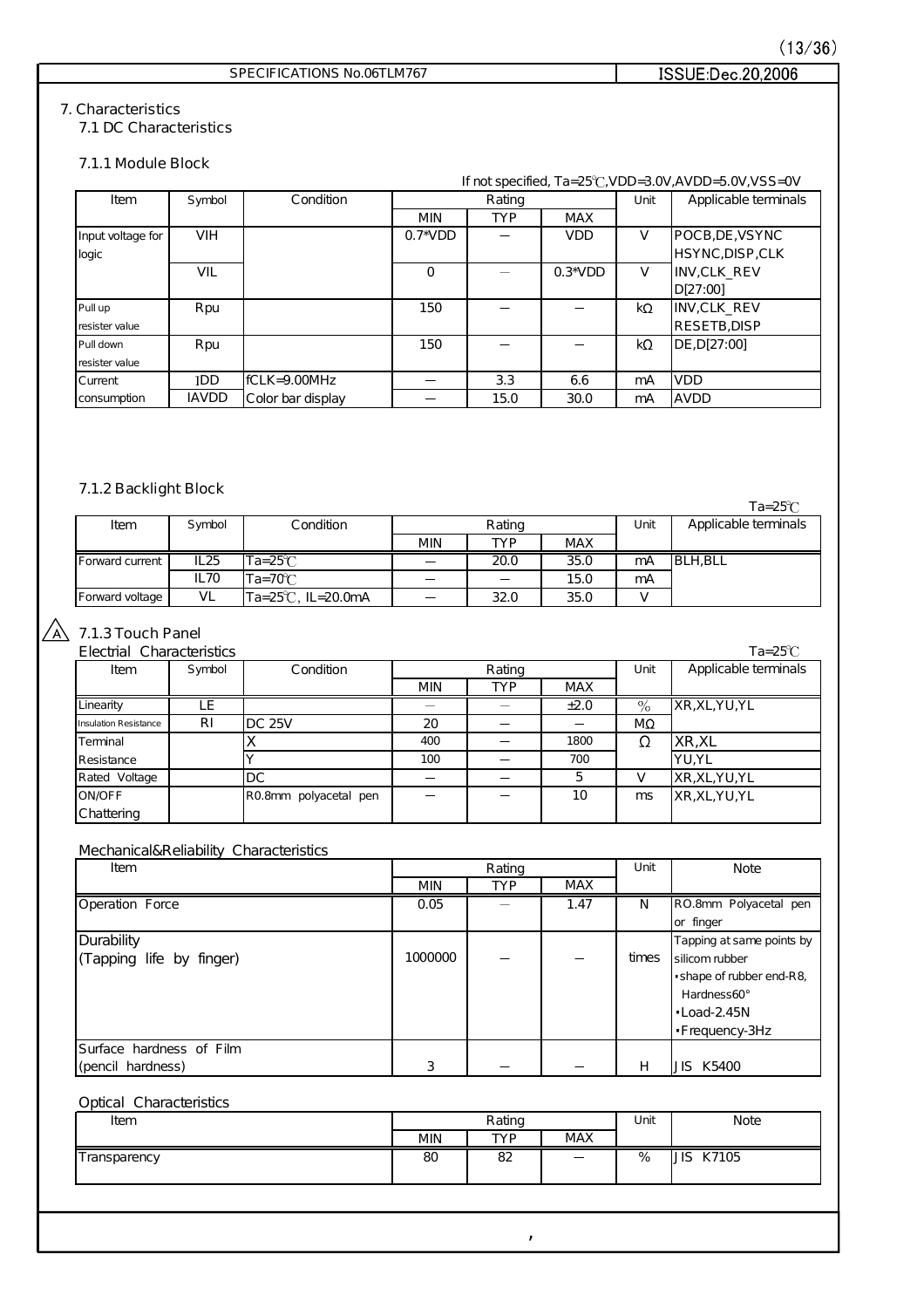### ISSUE:Dec.20,2006

#### **7.2 AC Characteristics**

| Common Item            |                  |                           | If not specified, Ta=25°C, VDD=3.0V, AVDD=5.0V, VSS=0V |            |            |          |                      |
|------------------------|------------------|---------------------------|--------------------------------------------------------|------------|------------|----------|----------------------|
| Item                   | <b>Symbol</b>    | Condition                 |                                                        | Rating     |            |          | Applicable terminals |
|                        |                  |                           | <b>MIN</b>                                             | <b>TYP</b> | <b>MAX</b> |          |                      |
| Clock Low period       | tw1L             | 0.3×VDD or shorter        | 26.7                                                   |            |            | ns       | <b>CLK</b>           |
| Clock High period      | <b>tw1H</b>      | $0.7\times VDD$ or longer | 26.7                                                   |            |            | ns       | <b>CLK</b>           |
| HSYNC setup time       | $t$ sp1          |                           | 10                                                     |            |            | ns       | HSYNC,CLK            |
| <b>HSYNC</b> hold time | thd1             |                           | 10                                                     |            |            | ns       | HSYNC,CLK            |
| Data setup time        | $t$ sp $2$       |                           | 10                                                     |            |            | ns       | D[27:00] CLK         |
| Data hold time         | thd <sub>2</sub> |                           | 10                                                     |            |            | ns       |                      |
| VSYNC setup time1      | $t$ sp3          |                           | 10                                                     |            |            | ns       | VSYNC,CLK            |
| VSYNC hold time1       | thd3             |                           | 10                                                     |            |            | ns       | VSYNC,CLK            |
| DE setup time          | $t$ sp $4$       |                           | 10                                                     |            |            | ns       | <b>I</b> DE.CLK      |
| DE hold time           | thd $4$          |                           | 10                                                     |            |            | ns       | DE, CLK              |
| DISP setup time        | $t$ sp5          |                           | 10                                                     |            |            | ns       | DISP,CLK             |
| DISP hold time         | thd <sub>5</sub> |                           | 10                                                     |            |            | ns       | <b>DISP.CLK</b>      |
| Clock frequency        | <b>fCLK</b>      |                           |                                                        | 9.00       | 15         | MHz ICLK |                      |

 $\mathcal{L}$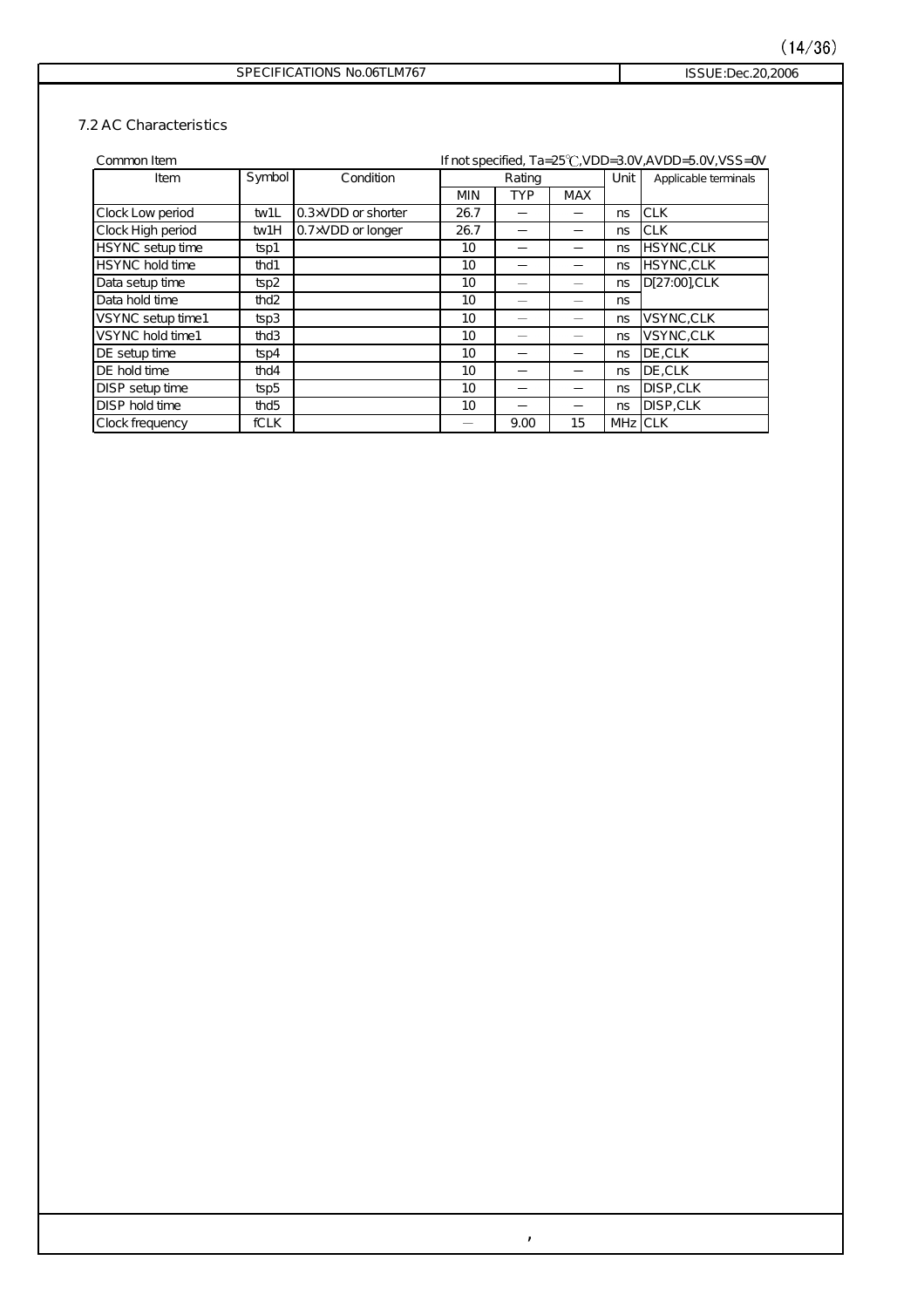$(15/36)$ 

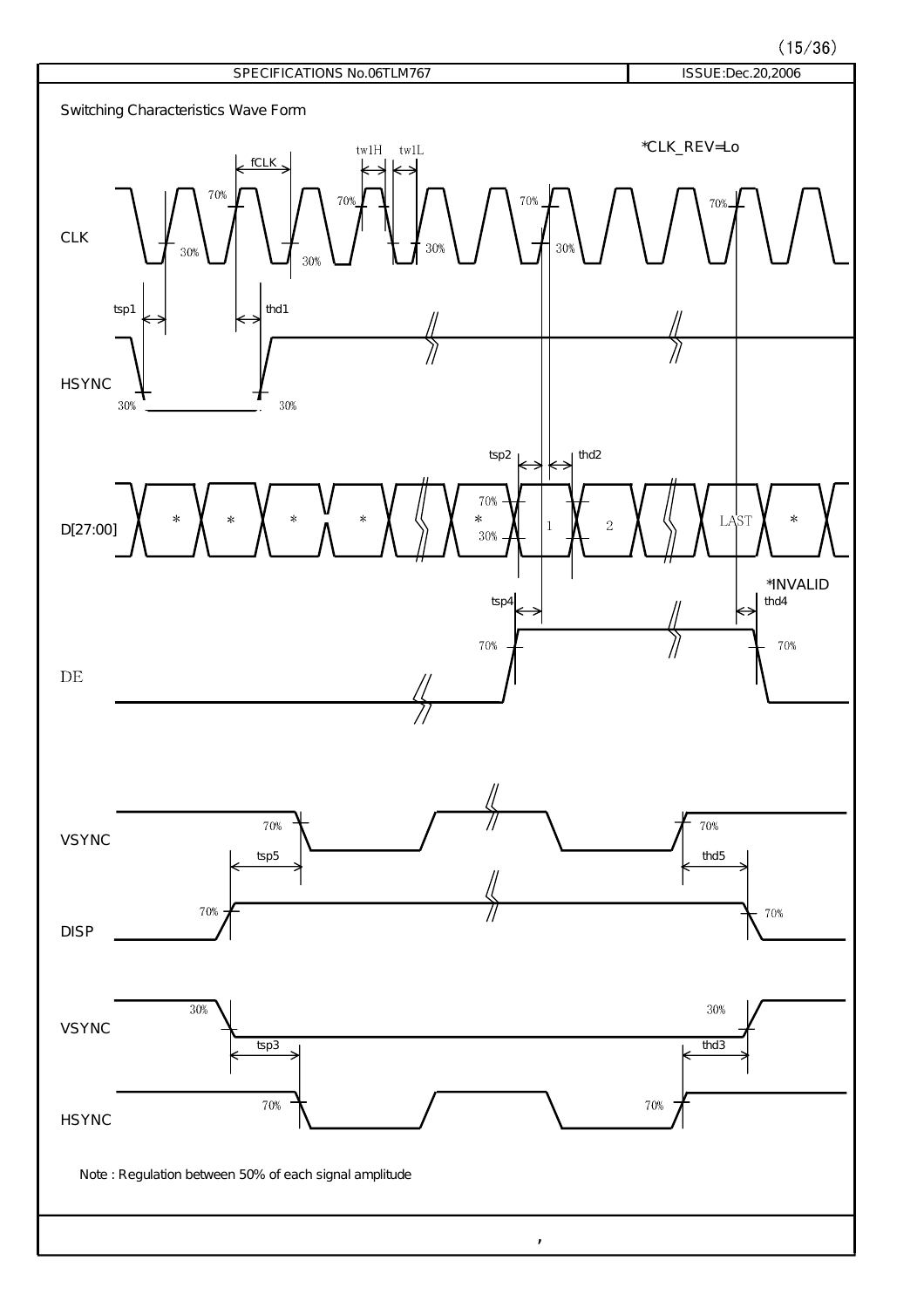ISSUE:Dec.20,2006

### SPECIFICATIONS No.06TLM767

### **Input timing**

### **Input timing**

If not specified,  $Ta = 25^\circ\text{C}$ ,  $VDD = 3.0\text{V}$ ,  $AVDD = 5.0\text{V}$ ,  $VSS = 0\text{V}$ **Item** HSYNC pulse width tw2H 41 HSYNC,CLK VSYNC pulse width tw3H 10 VSYNC,HSYNC  $VSYNC$  frequency  $VSYNC$   $-$  59.94  $-$  Hz VSYNC  $HSYNC$  frequency  $HSYNC$   $-$  17.14  $-$  KHz HSYNC Clock frequency fCLK CLK  $H$ SYNC signal cycle time  $\begin{vmatrix} \text{th} & \text{th} & \text{th} \end{vmatrix}$  -  $\begin{vmatrix} 525 & \text{th} & \text{th} & \text{th} \end{vmatrix}$  -  $\begin{vmatrix} 525 & \text{th} & \text{th} & \text{th} \end{vmatrix}$  CLK  $\begin{vmatrix} H$ SYNC,CLK Horizontal display period  $\theta$  thdp  $\theta$  -  $\theta$  480  $\theta$  -  $\theta$  CLK HSYNC, CLK Horizontal front porch  $\left|\begin{array}{ccc} \text{th } & 2 \\ \end{array}\right|$   $\left|\begin{array}{ccc} 2 & - \\ \end{array}\right|$   $\left|\begin{array}{ccc} - \\ \end{array}\right|$  CLK  $\left|\begin{array}{ccc} \text{HSYNC,CLK} \\ \end{array}\right|$ Horizontal back porch  $\begin{vmatrix}$ thb  $\end{vmatrix}$  2  $\begin{vmatrix} 2 & 2 \end{vmatrix}$  -  $\begin{vmatrix} 2 & 2 \end{vmatrix}$  CLK  $\begin{vmatrix} HSYNC,CLK \end{vmatrix}$ VSYNC signal cycle time tv VSYNC,HSYNC Vartical display period  $vdp$   $\rightarrow$   $272$   $+$   $\rightarrow$  VSYNC, HSYNC Vartical front porch tvf 1 VSYNC,HSYNC Vartical back porch tvb 1 VSYNC,HSYNC MIN. TYP. MAX. 2 15 286 272 2 480 - 2  $\overline{H}$ Rating Unit 2 59.94 17.14 9.00  $\overline{H}$ **CLK**  $\overline{H}$ CLK CLK CLK Hz KHz Symbol Rating Unit Applicable terminals H  $\overline{H}$ **MHz** 1 CLK

The characteristic of this item is recommended standard.

Please use it after it confirms it enough like the display fineness etc. when it comes off from this characteristic and it is used. Note:  $\frac{1}{2}$ 1 thdp=480CLK, thf=2CLK, tw2H=41CLK, thb=2CLK, thf+tw2H+thb >44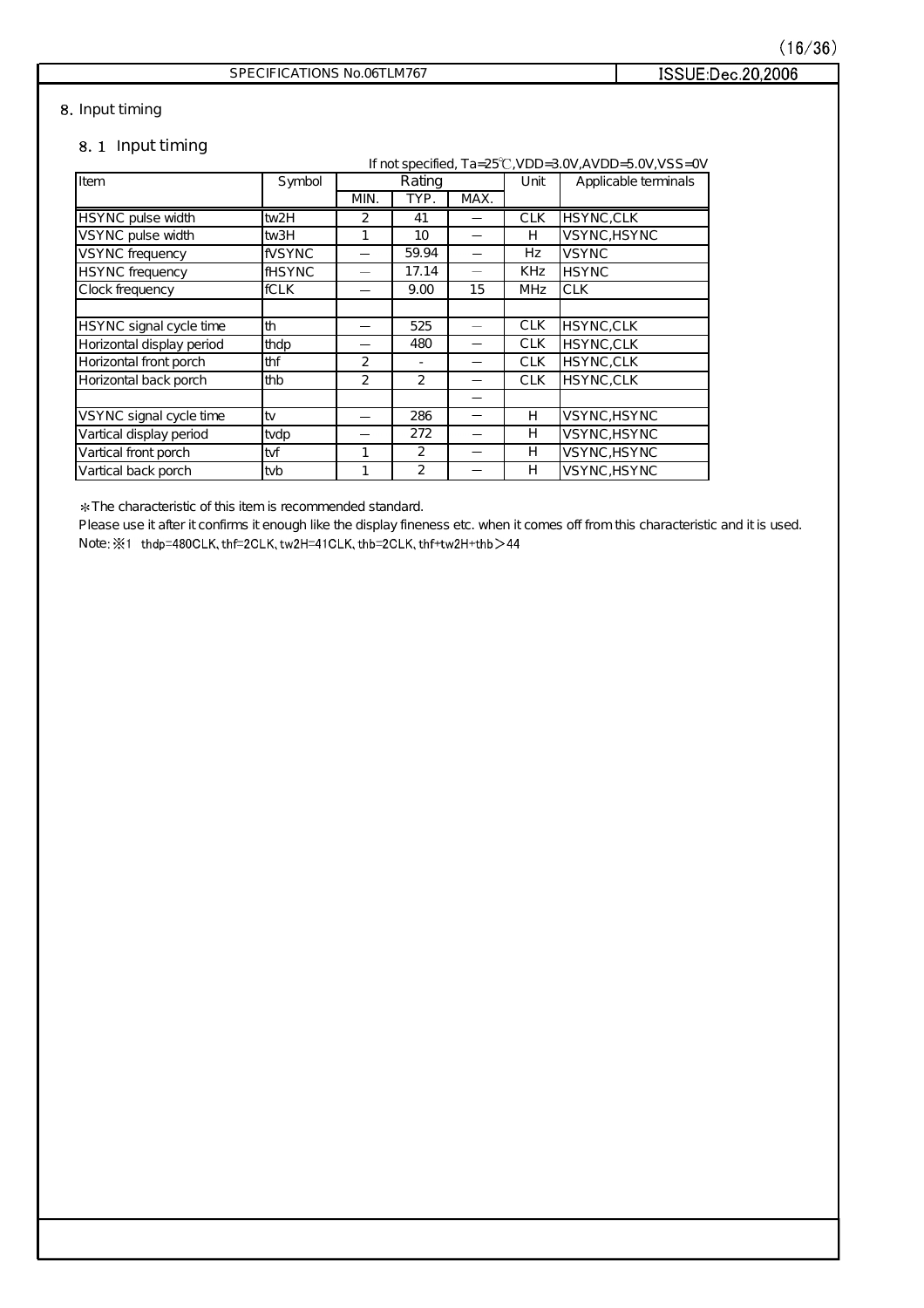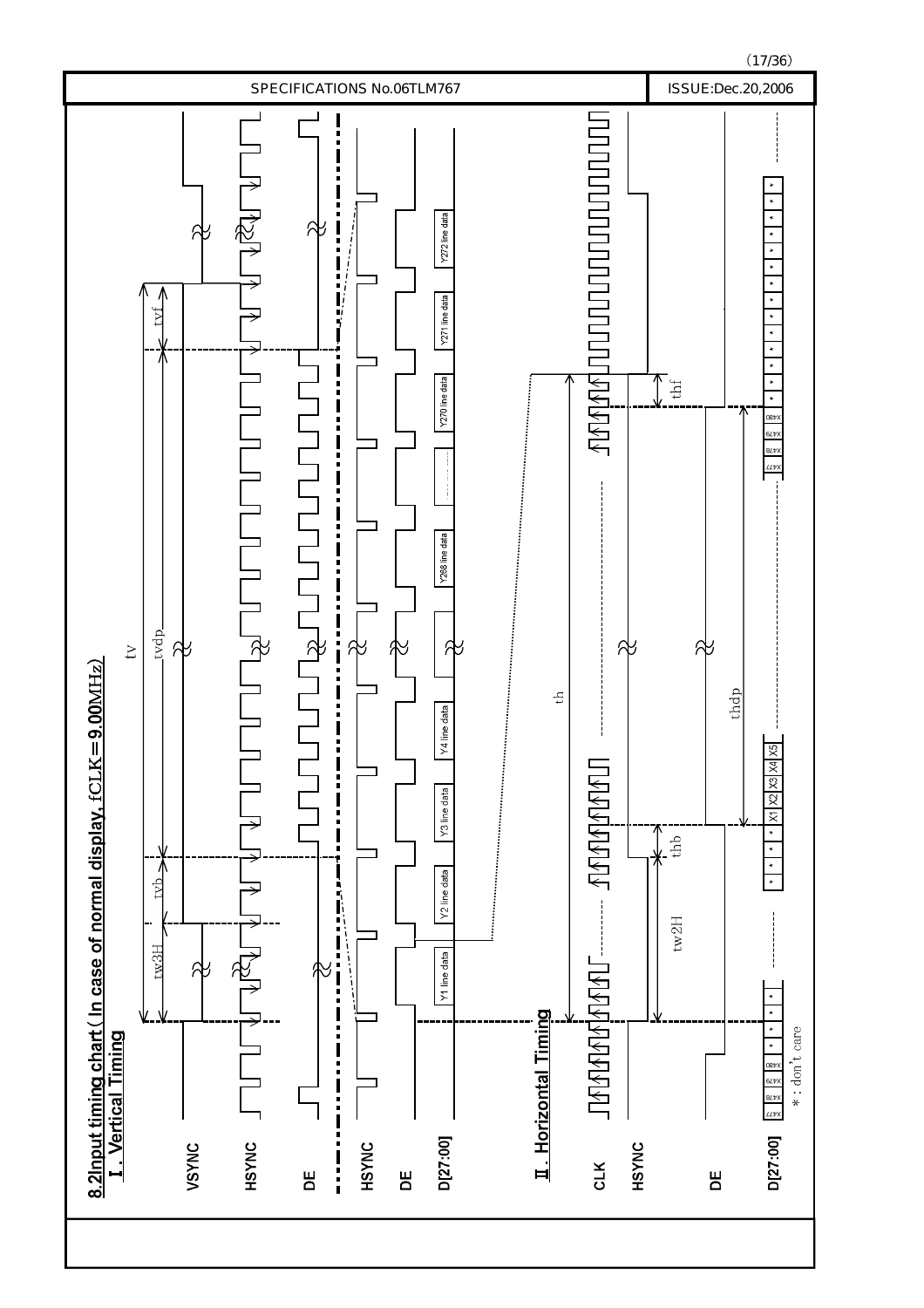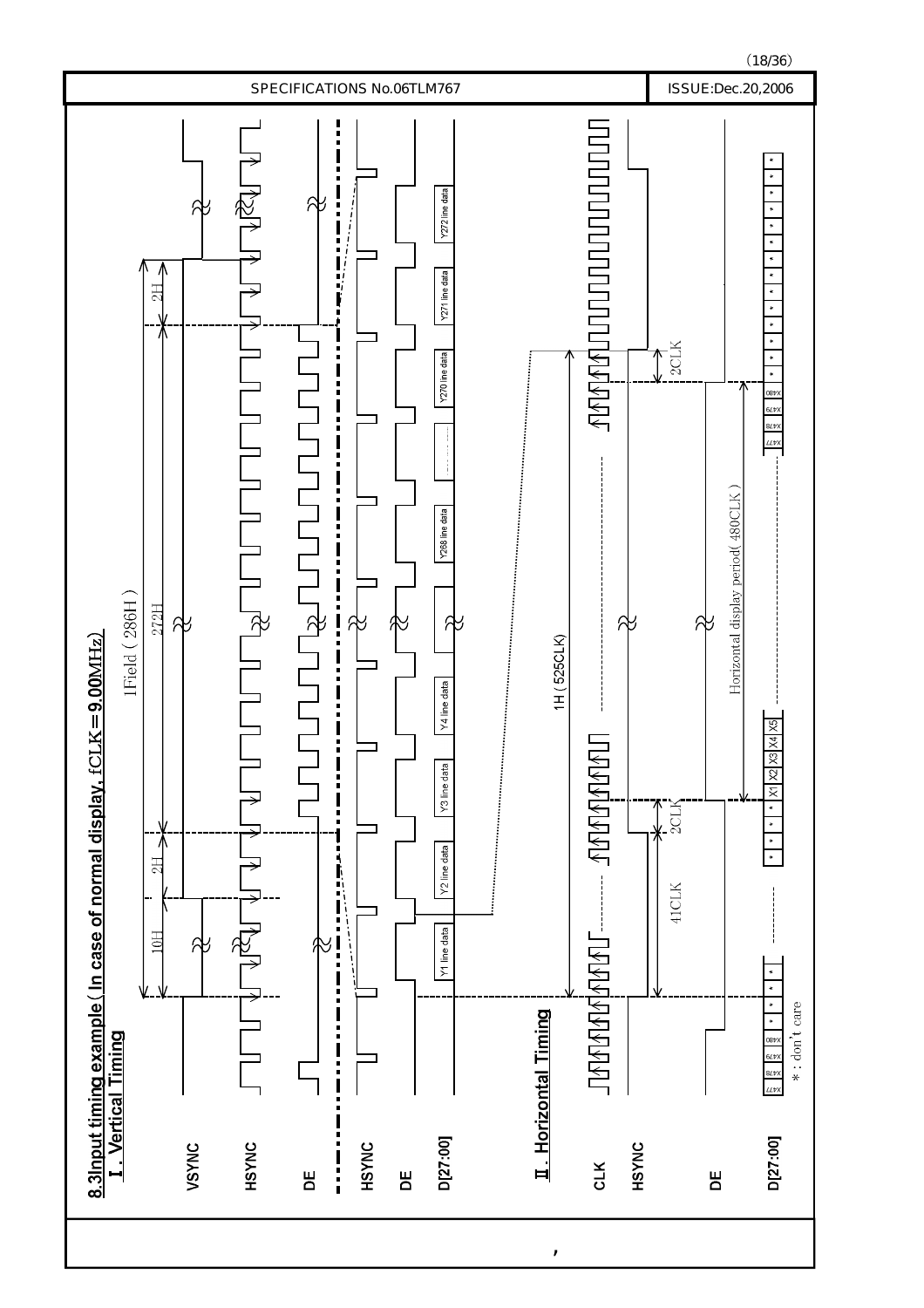|  | (19/36) |  |  |
|--|---------|--|--|
|  |         |  |  |

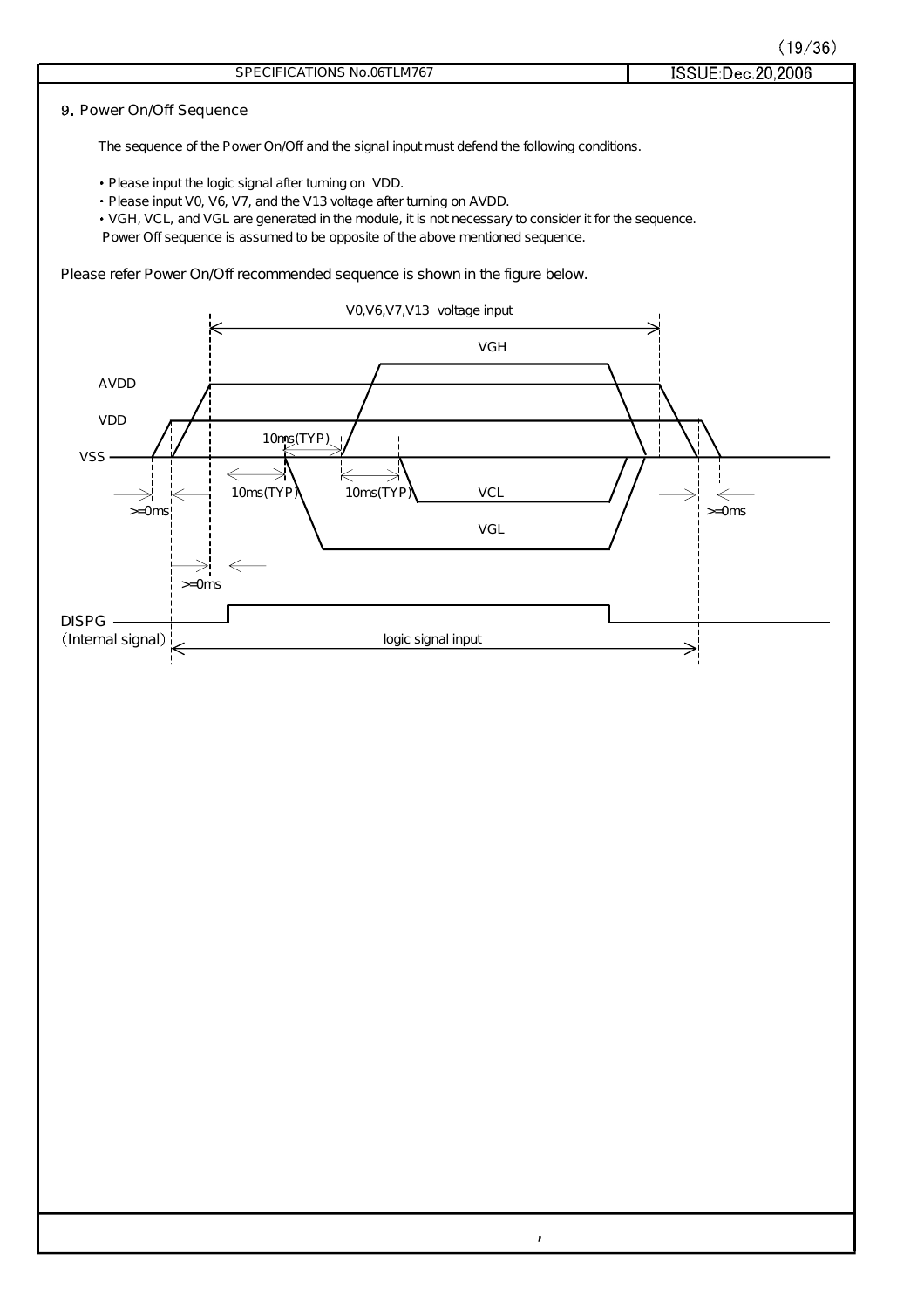$(20/36)$ 

| SPECIFICATIONS No.06TLM767                                                                                                                       | (20/30)<br>ISSUE:Dec.20,2006 |
|--------------------------------------------------------------------------------------------------------------------------------------------------|------------------------------|
|                                                                                                                                                  |                              |
| 10. Display on/off Sequence                                                                                                                      |                              |
| It explains the Display on/off sequence.<br>When the DISP pin is Hi, "White" data is output from rising up of the first VSYNC signal             |                              |
| to rising up of VSYNC after 10 frames. (FFh)                                                                                                     |                              |
| Similarly, when the DISP pin is Lo, "White" data is output from rising up of the first VSYNC signal<br>to rising up VSYNC after 10 frames. (FFh) |                              |
|                                                                                                                                                  |                              |
| <b>DISP</b>                                                                                                                                      |                              |
|                                                                                                                                                  |                              |
| <b>DISPG</b>                                                                                                                                     |                              |
| (Internal signal)                                                                                                                                |                              |
| THE REPORT OF THE REPORT OF THE PARTY OF                                                                                                         |                              |
| <b>VSYNC</b>                                                                                                                                     |                              |
|                                                                                                                                                  |                              |
| <b>DATA</b><br>White(FFh)<br>White(FFh)<br><b>INVALID</b><br><b>VALID</b>                                                                        | <b>INVALID</b>               |
| output                                                                                                                                           |                              |
|                                                                                                                                                  |                              |
|                                                                                                                                                  |                              |
| 11. Power On Clear                                                                                                                               |                              |
| There is a limitation between Power On and POCB (power on clear).                                                                                |                              |
| Please defend the following conditions.                                                                                                          |                              |
|                                                                                                                                                  |                              |
| 90%                                                                                                                                              |                              |
| <b>VDD</b>                                                                                                                                       |                              |
|                                                                                                                                                  |                              |
| POCB                                                                                                                                             |                              |
| T>1ms                                                                                                                                            |                              |
|                                                                                                                                                  |                              |
|                                                                                                                                                  |                              |
|                                                                                                                                                  |                              |
|                                                                                                                                                  |                              |
|                                                                                                                                                  |                              |
|                                                                                                                                                  |                              |
|                                                                                                                                                  |                              |
|                                                                                                                                                  |                              |
|                                                                                                                                                  |                              |
|                                                                                                                                                  |                              |
|                                                                                                                                                  |                              |
|                                                                                                                                                  |                              |
|                                                                                                                                                  |                              |
|                                                                                                                                                  |                              |
|                                                                                                                                                  |                              |
|                                                                                                                                                  |                              |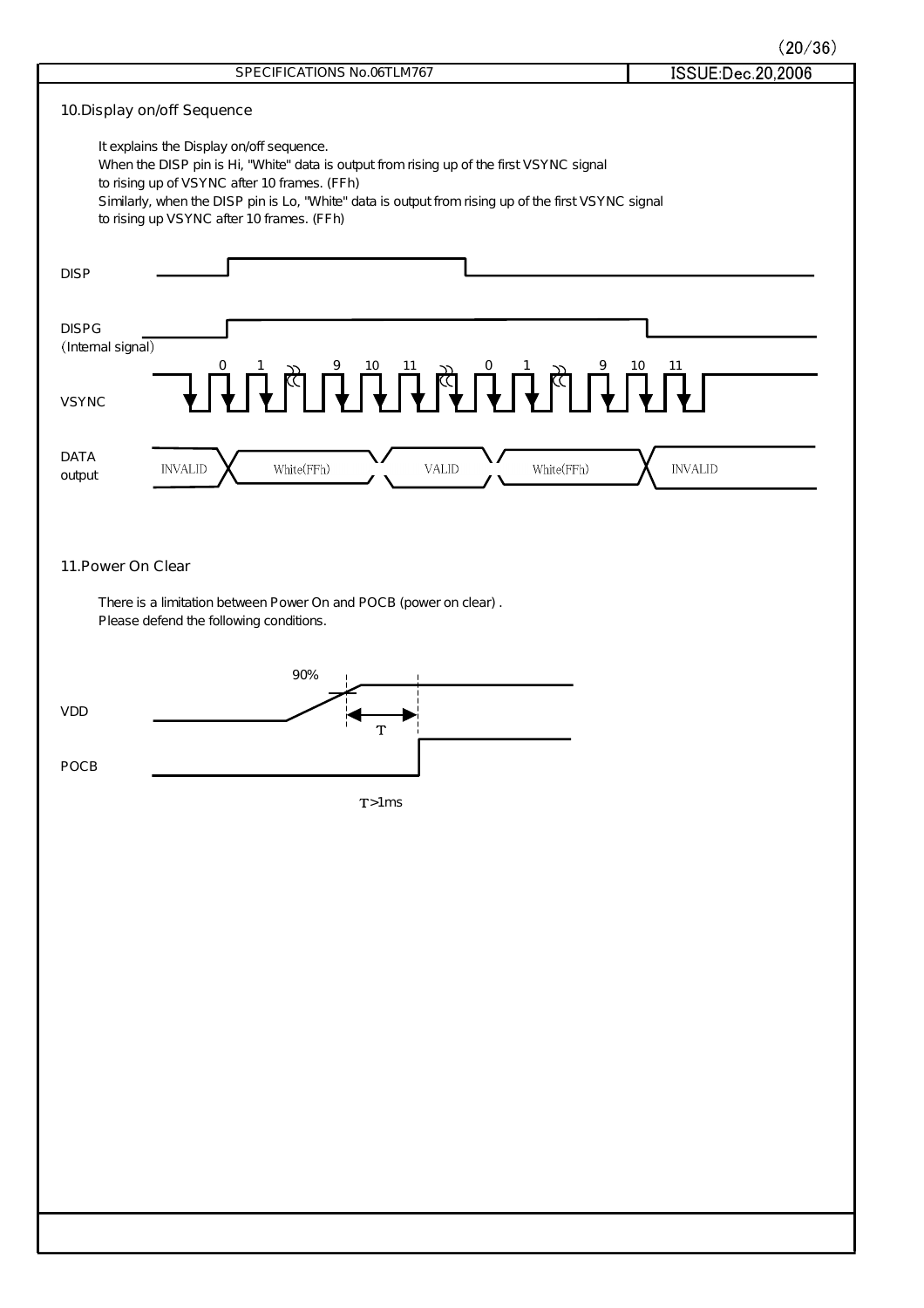$(21/36)$ 

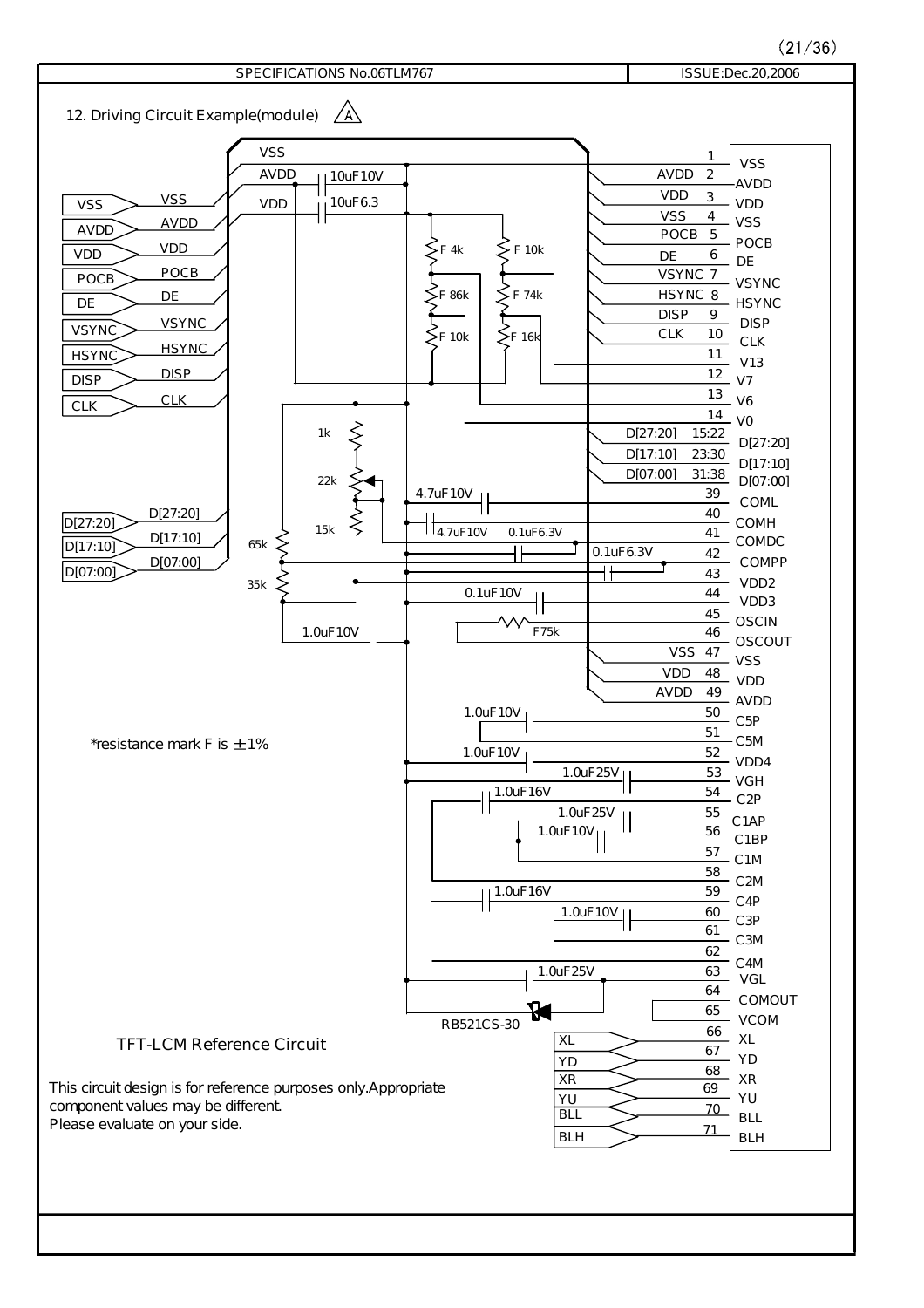$(22/36)$ 

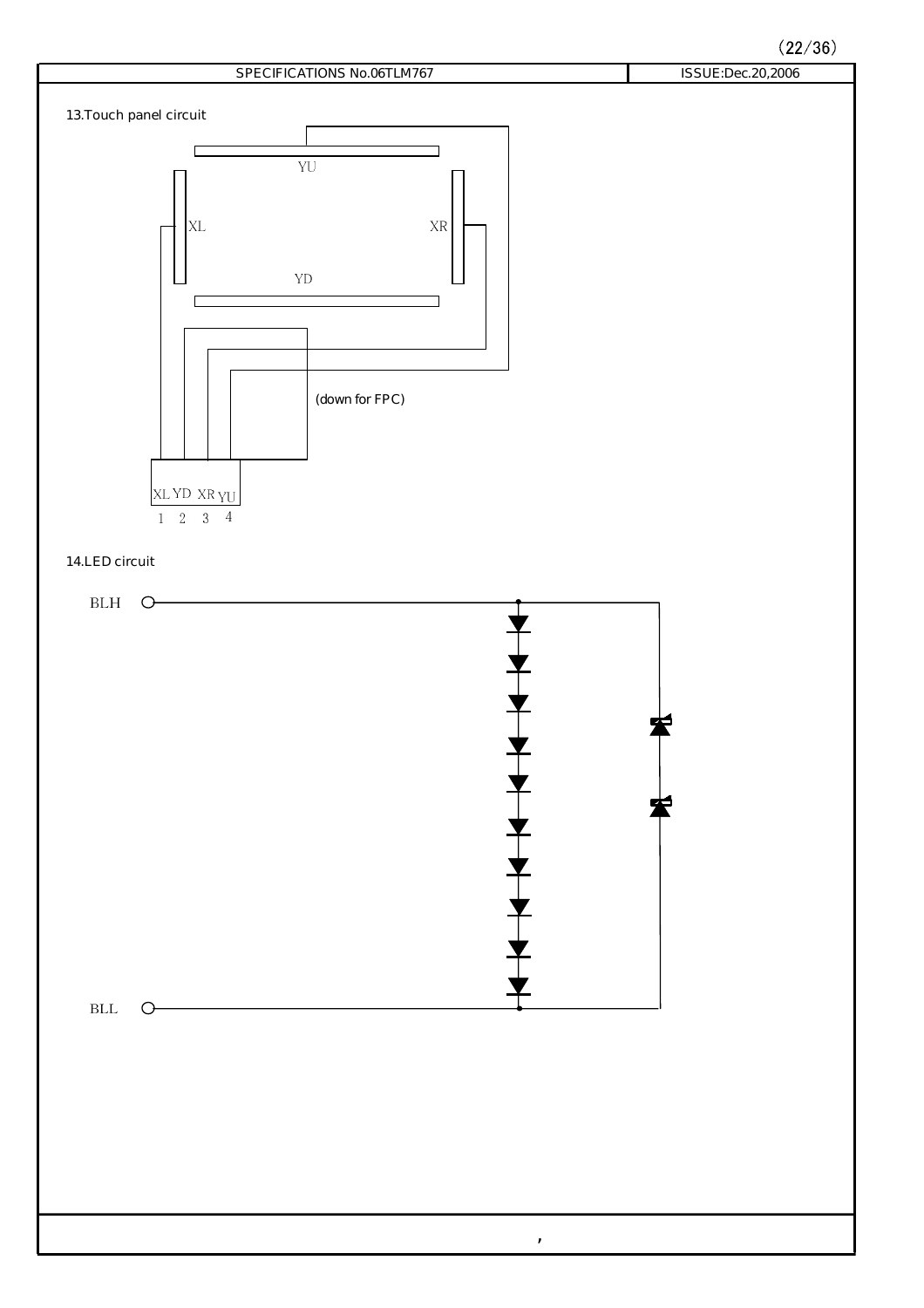|                  |                                                                                                                                                 |                 |                                                                                                                                                                                                                                                                           |                |                                                                           |                          |                |                     | (23/36)              |
|------------------|-------------------------------------------------------------------------------------------------------------------------------------------------|-----------------|---------------------------------------------------------------------------------------------------------------------------------------------------------------------------------------------------------------------------------------------------------------------------|----------------|---------------------------------------------------------------------------|--------------------------|----------------|---------------------|----------------------|
|                  |                                                                                                                                                 |                 | SPECIFICATIONS No.06TLM767                                                                                                                                                                                                                                                |                |                                                                           |                          |                |                     | ISSUE:Dec.20,2006    |
|                  | <b>15. OPTICAL CHARACTERISTICS</b><br><b>15.1 OPTICAL CHARACTERISTICS</b><br>Measuring condition<br>Back light<br>Measuring temperature Ta=25°C |                 | Measuring equipment CS1000(Konika Minolta), LCD7000(otsuka Electronics)<br>Driving conditions AVDD=5.0V, VDD=3.0V, VSS=0V,<br>Vcom/C is adjusted to an optimum value.<br>$VLCD = Vsignp+Vcomp   /2$<br>IL=20.0mA (Use Casio's measuring circuit (refer to the appendix.)) |                |                                                                           |                          |                |                     |                      |
|                  | Item                                                                                                                                            | Symbol          | Condition                                                                                                                                                                                                                                                                 | <b>MIN</b>     | <b>TYP</b>                                                                | <b>MAX</b>               | Unit           | <b>Note</b><br>$\#$ | Remarks              |
| Response<br>time | Rise time                                                                                                                                       | <b>TON</b>      | $VLCD =$<br>$1V \rightarrow 5V$                                                                                                                                                                                                                                           |                |                                                                           | 40                       | ms             | $\overline{1}$      | $\overline{\times}$  |
|                  | Fall time                                                                                                                                       | <b>TOFF</b>     | $VLCD =$<br>$5V \rightarrow 1V$                                                                                                                                                                                                                                           | $\overline{a}$ | $\overline{\phantom{a}}$                                                  | 60                       | m <sub>s</sub> |                     |                      |
|                  | Contrast ratio                                                                                                                                  | CR              | $VLCD =$<br>1V/5V                                                                                                                                                                                                                                                         | 60             | 250                                                                       | $\overline{a}$           |                | $\overline{2}$      |                      |
|                  | Left                                                                                                                                            | $\theta L$      | $VLCD =$                                                                                                                                                                                                                                                                  | 65             | 80                                                                        | $\overline{\phantom{a}}$ | deg            | 3                   | $\times$             |
| Viewing<br>angle | Right                                                                                                                                           | $\theta$ R      | $1V\diagup 5V$                                                                                                                                                                                                                                                            | 65             | 80                                                                        | $\overline{\phantom{a}}$ | deg            |                     |                      |
|                  | Up                                                                                                                                              | φU              | $CR \ge 5$                                                                                                                                                                                                                                                                | 40             | 80                                                                        | $\overline{\phantom{a}}$ | deg            |                     |                      |
|                  | Down                                                                                                                                            | $\phi$ D        |                                                                                                                                                                                                                                                                           | 65             | 80                                                                        | $\equiv$                 | deg            |                     |                      |
|                  | V-T Threshold                                                                                                                                   | V <sub>90</sub> |                                                                                                                                                                                                                                                                           | 1.4            | 1.7                                                                       | 2.0                      | $\vee$         | $\overline{4}$      | $\overline{\times}$  |
| voltage          |                                                                                                                                                 | V <sub>50</sub> |                                                                                                                                                                                                                                                                           | 1.8            | 2.1                                                                       | 2.4                      | $\vee$         |                     |                      |
|                  |                                                                                                                                                 | V <sub>10</sub> |                                                                                                                                                                                                                                                                           | 2.5            | 2.8                                                                       | 3.1                      | $\vee$         |                     |                      |
|                  | White V-T<br>characteristic                                                                                                                     |                 |                                                                                                                                                                                                                                                                           |                | See figure 3.                                                             |                          |                | <b>Reference</b>    |                      |
| White            |                                                                                                                                                 | X               | $VLCD = 1V$                                                                                                                                                                                                                                                               |                | See figure 4.                                                             |                          |                | 5                   |                      |
|                  | chromatically                                                                                                                                   | ٧               |                                                                                                                                                                                                                                                                           |                |                                                                           |                          |                |                     |                      |
| angle            | Maximum contrast                                                                                                                                | $CR\,\phi$      |                                                                                                                                                                                                                                                                           | $-16$          | -8                                                                        | $-1$                     | deg            | 6                   | $\times$<br>Downward |
|                  | Image sticking                                                                                                                                  |                 |                                                                                                                                                                                                                                                                           | 2 hours        | No image sticking shall remain after<br>displaying the window pattern for |                          |                | $\overline{7}$      |                      |

Brightness distribution VLCD=1V 70 - - % 9 Note1-9 Refer to the Appendix "Standed measurement method of optical

Center brightness VLCD=1V 400 540 - cd/m2 8

characteristics for TFT-LCD monitor".

 $X:$  Note ) The value are measured in module states.



Figure 3 White V-T characteristics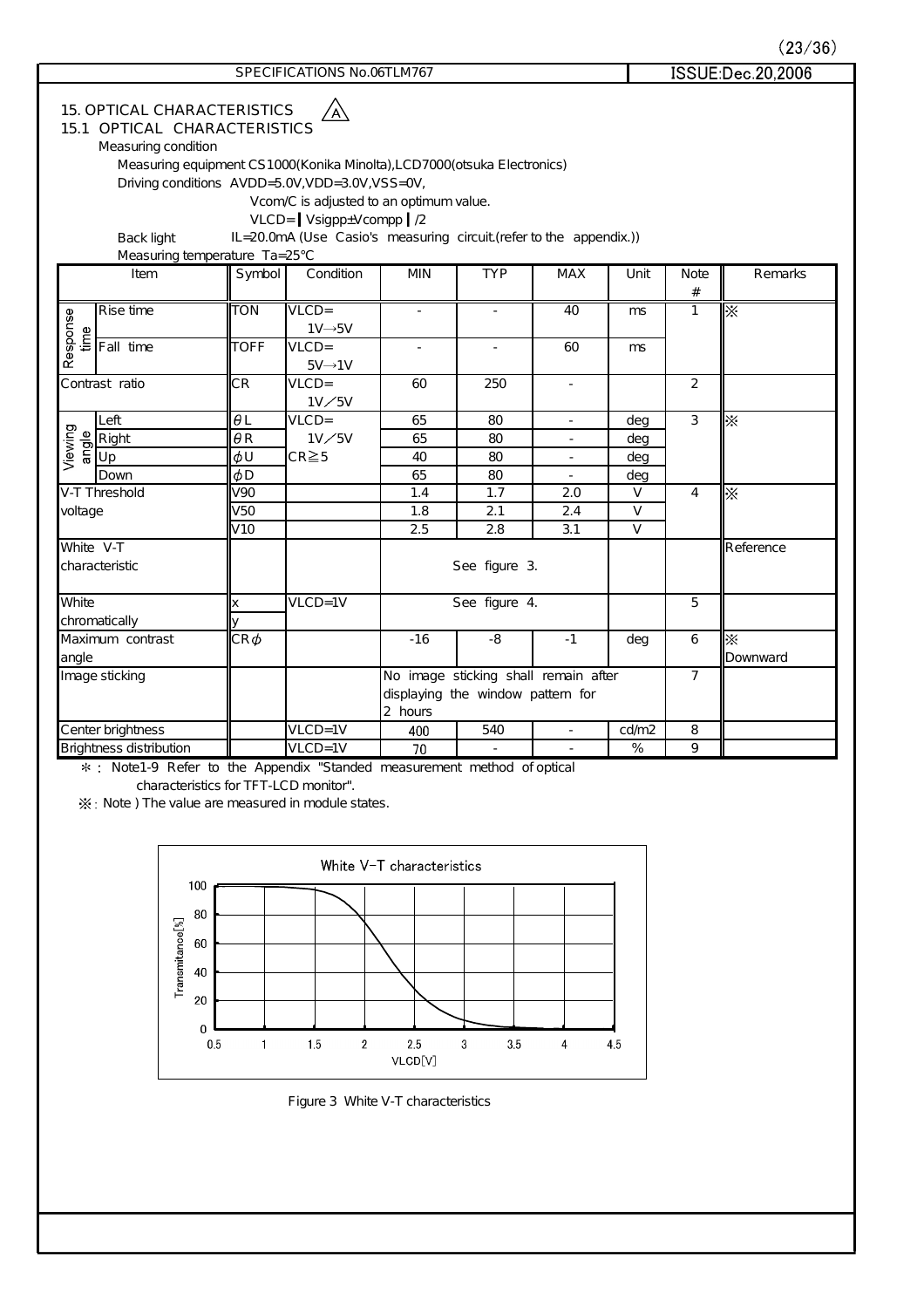

### **15.2 TEMPERATURE CHARACTERISTICS**

Measuring condition

Measuring equipment CS1000(Konika Minolta),LCD7000(otsuka Electronics)

Driving conditions  $AVDD = 5.0V, VDD = 3.0V, VSS = 0V,$ 

Vcom/C is adjusted to an optimum value.

VLCD= Vsigpp±Vcompp /2

Back light IL=20.0mA (Use Casio's measuring circuit (refer to the appendix.))

| Item            |            | Rating                            | Remarks            |                   |
|-----------------|------------|-----------------------------------|--------------------|-------------------|
|                 |            | $Ta = -10^{\circ}C$               | $Ta = 70^{\circ}C$ |                   |
| lContrast ratio |            | 40 or more                        | 40 or more         |                   |
| Response        | IRise time | Less than 200ms                   | lLess than 30ms    |                   |
| time            |            |                                   |                    |                   |
|                 | Fall time  | Less than 200ms                   | Less than 50ms     |                   |
|                 |            |                                   |                    |                   |
| Display quality |            | Defects and ununiformity shall be |                    | As criteria of 16 |
|                 |            | inconspicuous.                    |                    |                   |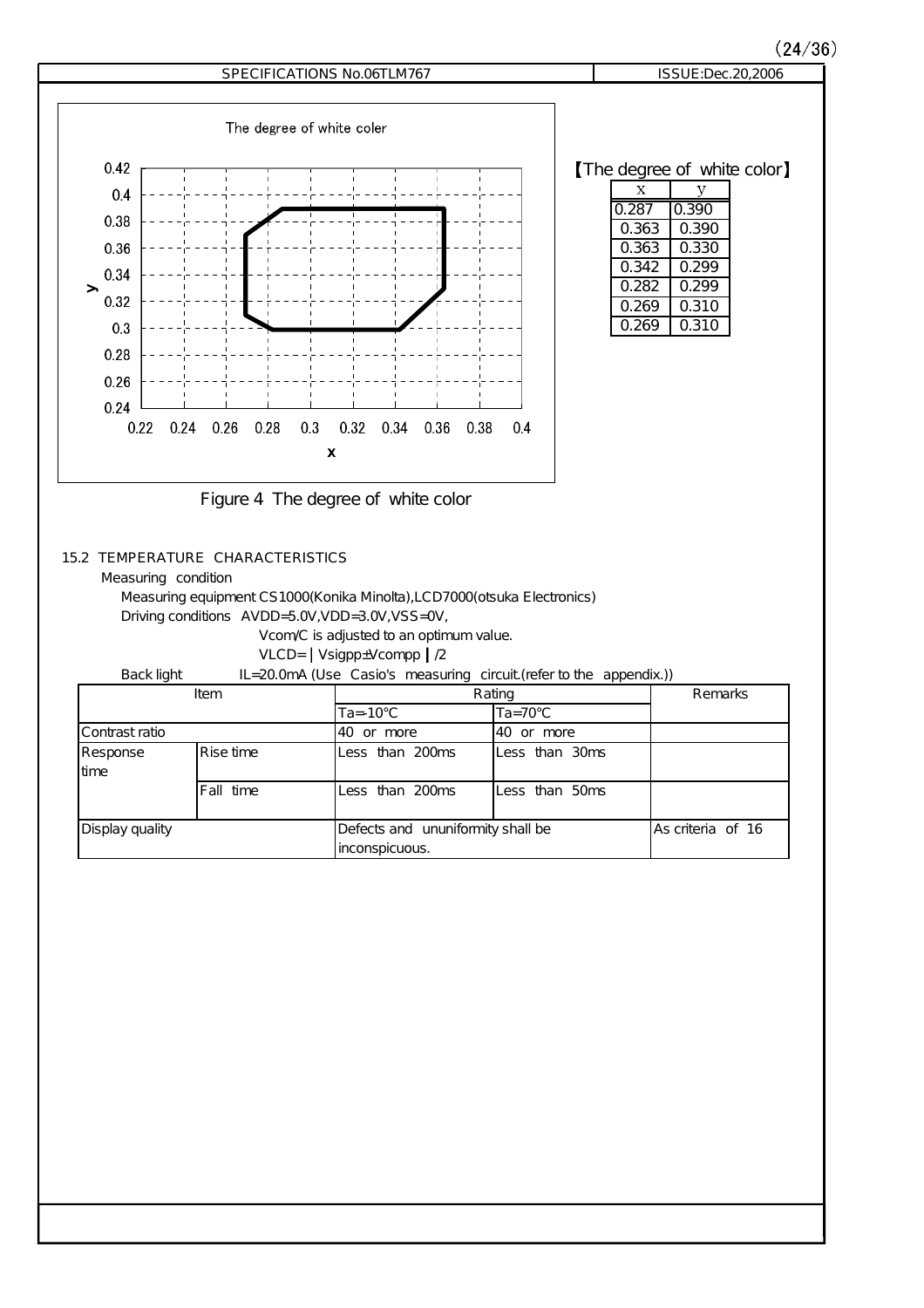$\binom{6}{ }$ 

|                                    |                                           |                                                                                                                                                  |                      |                | SPECIFICATIONS No.06TLM767                                    |                                                                                             |                                 |             | (25/3<br>ISSUE: Dec. 20, 2006 |
|------------------------------------|-------------------------------------------|--------------------------------------------------------------------------------------------------------------------------------------------------|----------------------|----------------|---------------------------------------------------------------|---------------------------------------------------------------------------------------------|---------------------------------|-------------|-------------------------------|
|                                    | <b>16. CRITERIA</b><br>Testing conditions | <b>16.1 DISPLAY APPEARANCE SPECIFICATIONS</b>                                                                                                    |                      |                |                                                               |                                                                                             |                                 |             |                               |
|                                    |                                           | Display monitor should be inspected with the following conditions.                                                                               |                      |                |                                                               |                                                                                             |                                 |             |                               |
|                                    | Driving signal<br>Signal condition        | Distance between display and eye                                                                                                                 |                      |                | 30cm                                                          | Raster pattern (RGB signal color and white)<br>VLCD:1.5V, 2.5V, 5V (3steps)                 |                                 |             |                               |
|                                    | Illuminance<br>Back light                 |                                                                                                                                                  |                      |                | 500 to 1500 LUX                                               |                                                                                             |                                 |             |                               |
|                                    |                                           |                                                                                                                                                  |                      |                |                                                               | IL=20.0mA, Use Casio's measuring circuit (refer to the appendix.)                           |                                 |             |                               |
| Item                               |                                           | Definition                                                                                                                                       |                      |                |                                                               |                                                                                             |                                 | Criteria    |                               |
|                                    | Line                                      | Black, white, or color line                                                                                                                      |                      |                |                                                               |                                                                                             |                                 | None        |                               |
| defect                             | defect<br>Dot<br>defect                   | 3 or more dot defects on a strait line<br>Unusual brightness of the dots unit due to<br>defects of TFT or Cf, or dust, etc.<br>brightness defect |                      |                |                                                               |                                                                                             |                                 |             | Refer to Table 1.             |
| VeldsiO                            |                                           | Dark defect                                                                                                                                      |                      |                | Visible through 5% ND filter<br>Visible darker when VLCD=2.5V |                                                                                             |                                 |             |                               |
|                                    | <b>Stain</b>                              | Unevenness of brightness                                                                                                                         |                      |                |                                                               |                                                                                             |                                 |             | Invisiblethrough              |
|                                    |                                           | (white stain, black stain, etc.)                                                                                                                 |                      |                |                                                               |                                                                                             |                                 | 1%ND filter |                               |
|                                    | Foreign                                   | Dust between the                                                                                                                                 |                      |                | Dot form                                                      | $0.25$ mm $<$ $\phi$                                                                        |                                 |             | $N = 0$                       |
|                                    | mater                                     | touch panel<br>and the LCD                                                                                                                       |                      |                |                                                               | $0.15<\!\!\phi\!\leq\!0.25$ mm                                                              |                                 |             | $N \leq 2$                    |
| quality                            |                                           |                                                                                                                                                  |                      |                |                                                               | $\varphi \leq 0.15$ mm                                                                      |                                 |             | ignored                       |
|                                    |                                           |                                                                                                                                                  |                      |                | Line form                                                     | 3.0mm <length 0.08mm<width<="" td=""><td></td><td></td><td><math>N = 0</math></td></length> |                                 |             | $N = 0$                       |
|                                    |                                           |                                                                                                                                                  |                      |                |                                                               | length≦3.0mm width≦0.08mm                                                                   |                                 |             | ignored                       |
|                                    | Flaw                                      | Flaw of touch panel surface                                                                                                                      |                      |                |                                                               | $W \leq 0.02$ mm                                                                            |                                 |             | ignored                       |
|                                    |                                           |                                                                                                                                                  |                      |                |                                                               | 0.02 < W                                                                                    | $L \leq 2mm$                    |             | ignored                       |
| $\widetilde{\varepsilon}$<br>Displ |                                           |                                                                                                                                                  |                      |                |                                                               | $≤$ 0.05mm                                                                                  | $2<\mathsf{L}\leq 5\mathsf{mm}$ |             | $N \leq 5$                    |
|                                    |                                           |                                                                                                                                                  |                      |                |                                                               | $0.05$ mm< $W$                                                                              |                                 |             | regarded as                   |
|                                    | Otheres                                   |                                                                                                                                                  |                      |                |                                                               | Due to boundary sample.                                                                     |                                 |             | a foreign matter              |
|                                    |                                           |                                                                                                                                                  |                      |                |                                                               |                                                                                             |                                 |             |                               |
|                                    |                                           |                                                                                                                                                  |                      |                | Permissible number                                            | Average of diameters=(long diameter+short diameter)/2:D(mm)<br>:N                           |                                 |             |                               |
| Table 1                            |                                           |                                                                                                                                                  |                      |                |                                                               |                                                                                             |                                 |             |                               |
| Model                              |                                           |                                                                                                                                                  | <b>Bright</b><br>dot | Dark<br>dot    | Total                                                         |                                                                                             |                                 |             |                               |
|                                    | COM43T4123KTY                             |                                                                                                                                                  | 0                    | $\overline{3}$ | $\overline{3}$                                                | Connected 2 dark defects is not allowed.                                                    |                                 |             |                               |
|                                    |                                           |                                                                                                                                                  |                      |                |                                                               |                                                                                             |                                 |             |                               |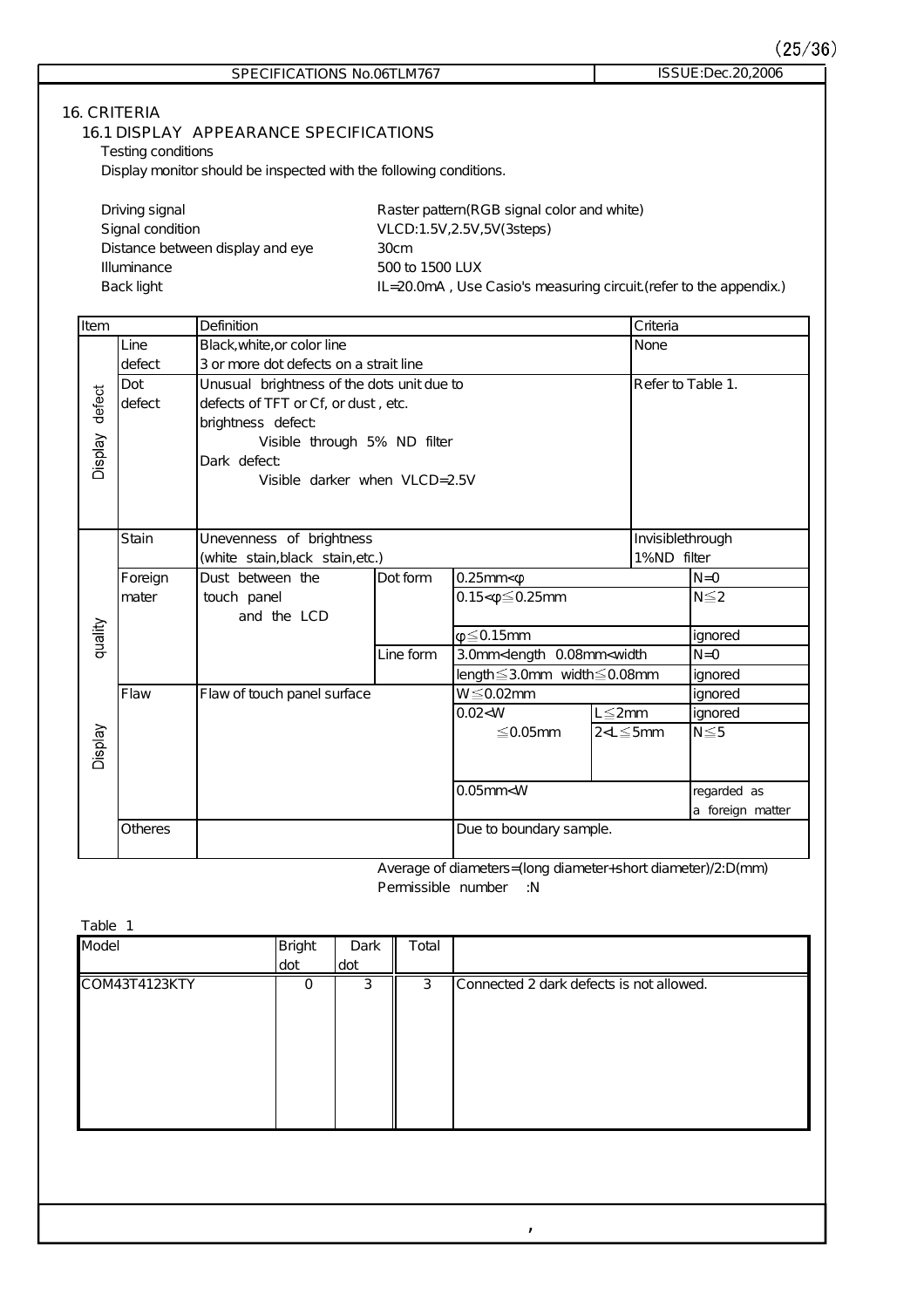### $(26/36)$

## SPECIFICATIONS No.06TLM767 ISSUE:Dec.20,2006

### **16.2 APPEARANCE CRITERIA**

| Testing conditions |  |
|--------------------|--|
|--------------------|--|

|           |              | Illuminance                                 | $500 - 1500$ Lx |                        |
|-----------|--------------|---------------------------------------------|-----------------|------------------------|
|           |              | Distance between display and eye            | 30cm            |                        |
| Item      |              | <b>I</b> Criteria                           |                 | Remarks                |
|           | Scratch      | Invisible items while the monitor is turned |                 | Applied to             |
|           | Stain        | lon shall be ignored                        |                 | effective display area |
| Polarizer | Bubble,dust  |                                             |                 | (3.2 form screen area) |
|           | dent         |                                             |                 |                        |
|           |              |                                             |                 |                        |
|           |              |                                             |                 |                        |
|           | $S$ $-$ case | INo function trouble                        |                 |                        |
|           | Cable        | INo function trouble                        |                 |                        |

| ltem        |          | appearance                                      | Criteria                                |
|-------------|----------|-------------------------------------------------|-----------------------------------------|
|             | Glass    |                                                 | $a \leq 5$<br>unit (mm)                 |
|             | chipping | $\mathbf C$                                     | $b \leq 1$                              |
|             |          | a                                               | $c \leq t$<br>(t Glass thick)           |
|             |          |                                                 | but chipping satisfying                 |
|             |          |                                                 | $[a,b \leq 0.5]$ shall not be counted.  |
|             |          |                                                 | Maximum allowable number                |
|             |          |                                                 | on one edge is 5.                       |
|             |          | $\mathbf C$                                     | unit (mm)<br>$a \leq 2$                 |
|             |          | a                                               | $b \leq 2$                              |
|             |          |                                                 | c≦t<br>(t Glass thick)                  |
|             |          | h                                               |                                         |
|             |          |                                                 | Maximum allowable number is 2.          |
|             |          |                                                 |                                         |
| touch panel |          | Progressive cracks                              | All NG.                                 |
|             | Newton-  | Interference fringe forming concentric circles. | None                                    |
|             | ring     | (In case of doubtful situations)                | Average diameter ≤ 8mm: OK              |
|             |          | Observe on the 60° from the product surface     |                                         |
|             |          | under a while fluorescent lamp (3-wavelength    | Newton-ring level:                      |
|             |          | lamp).                                          | Due to boundary sample.                 |
|             |          |                                                 |                                         |
|             |          | $60^\circ$                                      |                                         |
|             |          |                                                 |                                         |
|             |          |                                                 |                                         |
|             |          |                                                 |                                         |
|             |          |                                                 |                                         |
|             | Swell    | Measure the height of swell on the              | H < 0.4<br>unit $(mm)$                  |
|             |          | film surface.                                   | (At the timing of the initial delivery) |
|             |          |                                                 |                                         |

 $\mathcal{L}^{\pm}$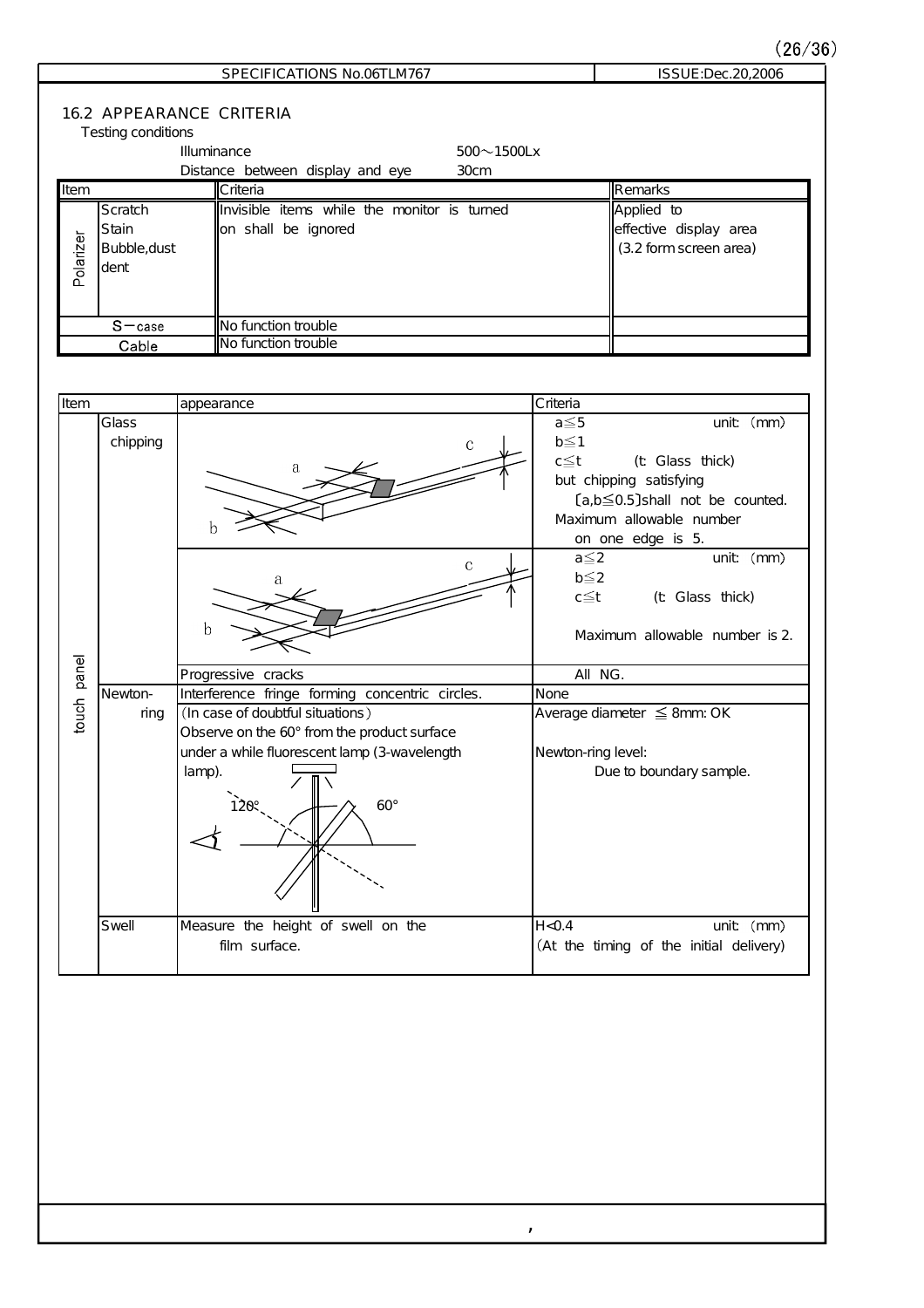|  |  | 27/36) |  |
|--|--|--------|--|
|  |  |        |  |

|                 |                            | SPECIFICATIONS No.06TLM767                                                      | ISSUE:Dec.20,2006    |
|-----------------|----------------------------|---------------------------------------------------------------------------------|----------------------|
|                 | <b>17.RELIABILITY</b>      |                                                                                 |                      |
|                 | Test item                  | <b>Test condition</b>                                                           | Criteria             |
|                 | High temperature storage   | $Ta=80^\circ\text{C}$ ,<br>240H                                                 | Refer to Table 2.    |
|                 | Low temperature storage    | $\overline{1a} = -20^{\circ}C$ ,<br>240H                                        | Refer to Table 2.    |
|                 | High temperature/          | Ta=60°C, RH=90%,<br>240H                                                        | Functions and        |
|                 | humidity storage           |                                                                                 | pictures shall have  |
|                 |                            |                                                                                 | no trouble.          |
| Endurance test  | High temperature operation | $Tp=70^{\circ}C$<br>240H                                                        | Refer to Table 2.    |
|                 | Low temperature operation  | $\overline{Tp} = -10^{\circ}C$ ,<br><b>240H</b>                                 | Refer to Table 2.    |
|                 | High temperature/          | $Tp=40^{\circ}C$ , RH=90%,<br>240H                                              | Refer to Table 2.    |
|                 | humidity operation         |                                                                                 |                      |
|                 | Thermal shock storage      | -20←→80°C (30min/30min)<br>100cycle                                             | Refer to Table 2.    |
|                 | Electrostatic              | In accordance with EIAJ ED-4701 C-111.                                          | No destruction       |
|                 | discharge test             | $C = 200pF$ , $R = 0$ $\Omega$ , $V = \pm 200V$                                 |                      |
|                 | (No operation)             | 5 times discharge between the power terminal                                    |                      |
|                 |                            | and the other terminals.                                                        |                      |
|                 | Surface discharge test     | $C = 250pF$ , $R = 100 \Omega$ , $V = \pm 15kV$                                 | No destruction       |
|                 | (No operation)             | 5 times discharge at the center of the display.                                 |                      |
|                 |                            | Shield case is connected to the Ground.                                         |                      |
|                 | Vibration test             | Amplitude 1.5mm, f=10 to 55Hz,                                                  | Functions and        |
|                 |                            | 2 hours each in the X, Y, and Z directions.                                     | pictures shall have  |
|                 |                            |                                                                                 | no trouble.          |
| Mechanical test | FPC tension test           | Apply 3N force for 10 seconds in the direction                                  | Functions and        |
|                 |                            | of ±90 degrees against the FPC original direction.                              | pictures shall have  |
|                 |                            | (It applies to FPC of LCD.)                                                     | no trouble.          |
|                 | FPC bend test              | Apply 3N force for 10 seconds in the direction                                  | Functions and        |
|                 |                            | of ±180 degrees against the FPC original direction.                             | pictures shall have  |
|                 |                            | Coming and going three times.                                                   | no trouble.          |
|                 |                            | (It applies to FPC of LCD.)                                                     |                      |
|                 | Impact test                | Use CASIO original jigs.                                                        | Functions and        |
|                 |                            | Apply half-sine curve of peak acceleration 981 m/s <sup>2</sup>                 | pictures shall have  |
|                 |                            | for operation time 6ms, 3 times each in X, Y, and Z                             | no trouble. Refer to |
|                 |                            | directions, in accordance with JIS C 60068-2-27-1995.                           | the below diagram.   |
|                 | Packing                    | 19.6m/s <sup>2</sup> acceleration and $f=10 \rightarrow 55 \rightarrow 10 Hz$ , | Functions and        |
|                 | vibration-proof test       | apply in each of X, Y, and Z direction                                          | pictures shall have  |
| Packing test    |                            | for 30 minutes.                                                                 | no trouble.          |
|                 | Packing drop test          | Drop the packing from 75cm height,                                              | Functions and        |
|                 |                            | one time each for 6-faces, 3-edges, and 1-corner.                               | pictures shall have  |
|                 |                            |                                                                                 |                      |
|                 |                            |                                                                                 | no trouble.          |

Note : Ta = Ambient temperature  $Tp =$  Panel temperature

### Table 2 Reliability Criteria

Measure the parameters after leaving the monitors at the room temperature for more than

2 hours from the test completion.

| <b>I</b> tem    | Standard                               | <b>IRemarks</b>     |
|-----------------|----------------------------------------|---------------------|
| IContrast ratio | 40 or more                             |                     |
| Response speed  | $IMAX:TON=60msec TOFF=80msec$          |                     |
| Display quality | INo visible abnormality shall be seen. | IAs criteria of 16. |

Note : Reduced response time and image residual are passed over in operation under -10 °C to -20°C temperature.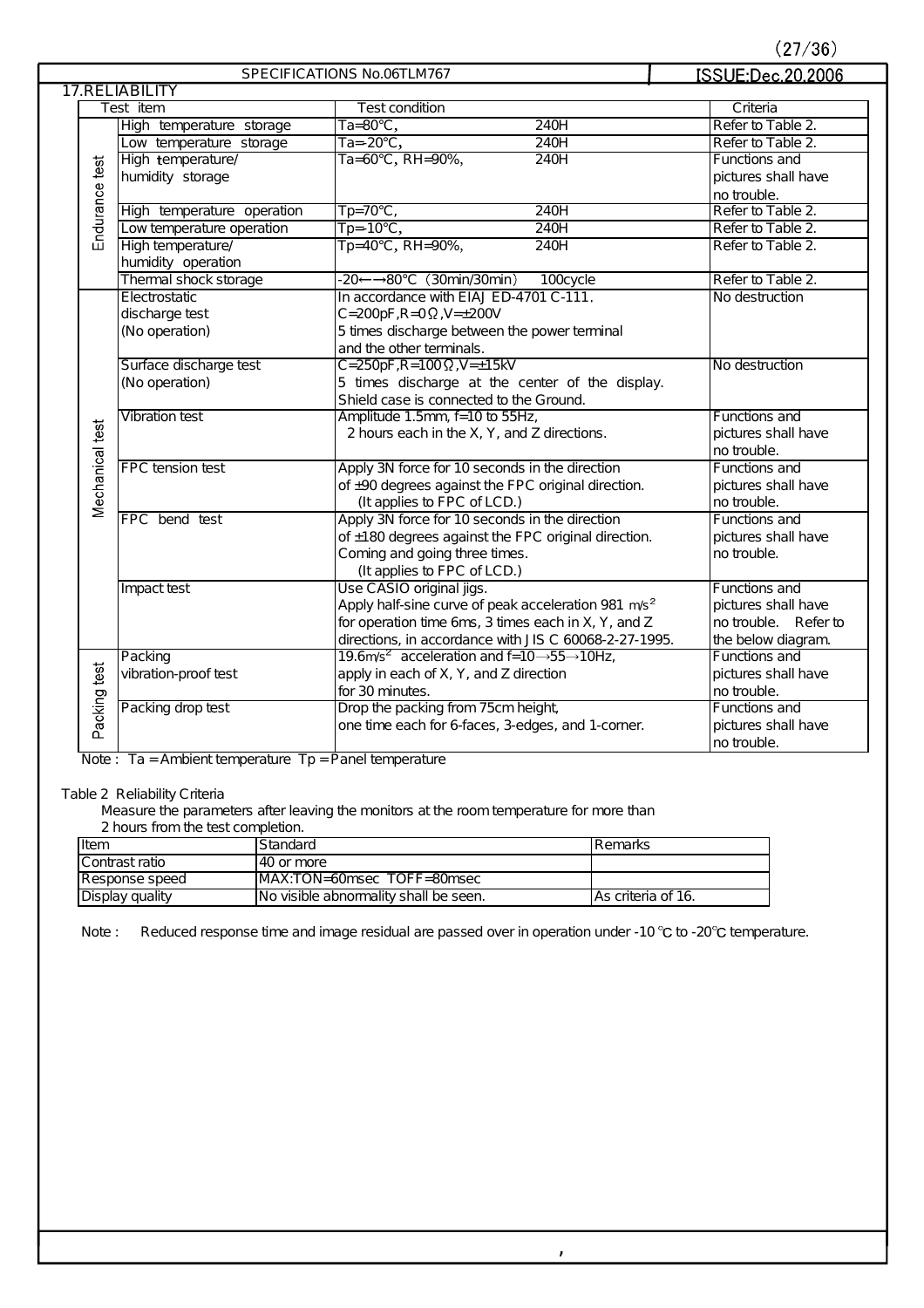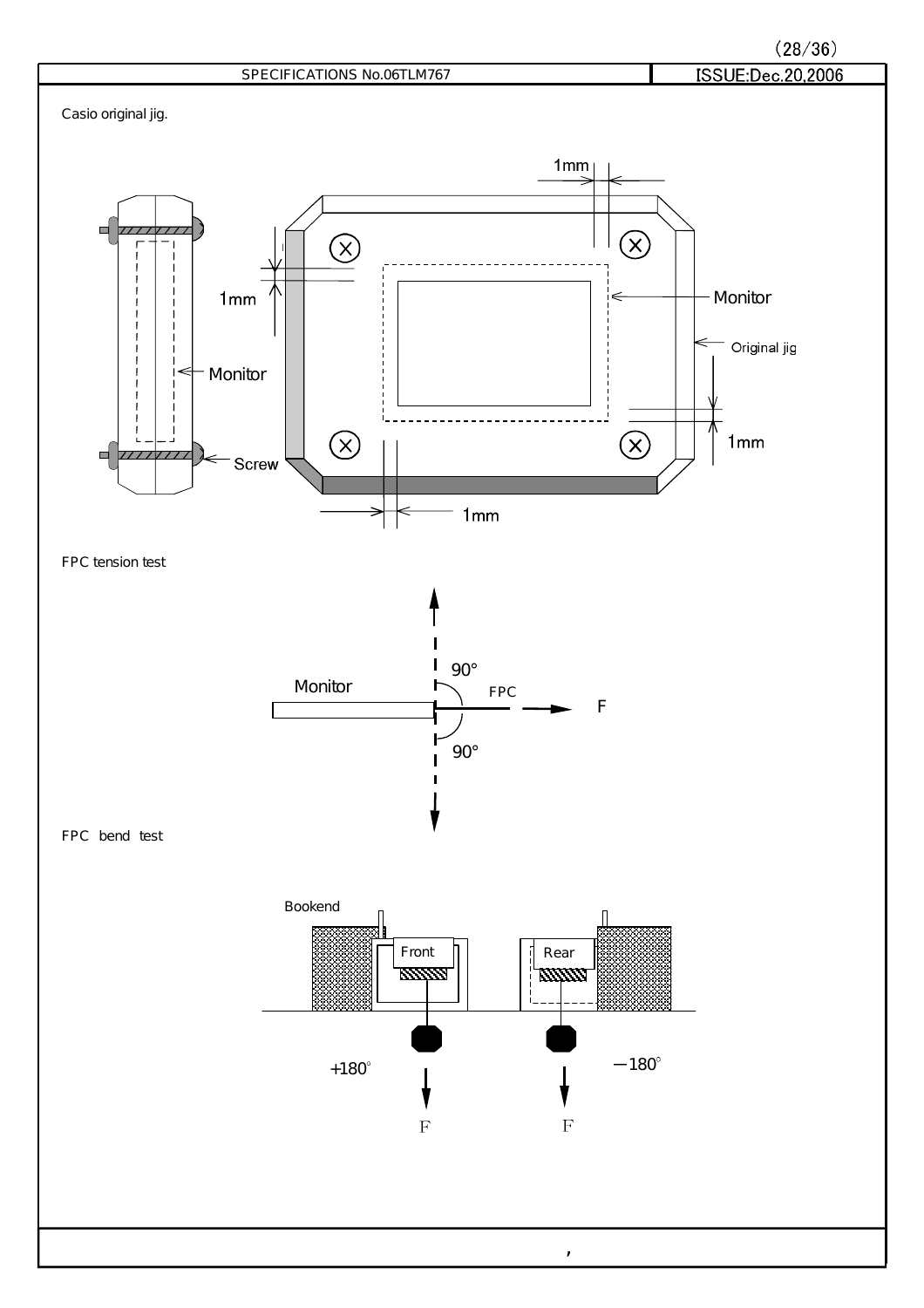

|                                  |         | (29/36)                                                                                                                    |
|----------------------------------|---------|----------------------------------------------------------------------------------------------------------------------------|
| SPECIFICATIONS No.06TLM767       |         | ISSUE:Dec.20.2006                                                                                                          |
| <b>18. PACKING SPECIFICATION</b> |         |                                                                                                                            |
| $(S=FREE)$                       |         |                                                                                                                            |
|                                  |         | Step 1. Each product is to be placed in one of the cut-outs of the tray with                                               |
|                                  |         | the display surface facing upward.                                                                                         |
|                                  |         | (8 products per tray)                                                                                                      |
|                                  |         | Step 2. Each tray needs to be same orientation respect to the tray below<br>or above it and the trays be in a stack of 10. |
|                                  |         | One empty tray is to be put on the top of stack of 10 trays.                                                               |
|                                  |         | Step 3. 2 packs of moisture absobers are to be placed on the top tray as                                                   |
|                                  |         | shown in the drawing.                                                                                                      |
|                                  |         | Put piled trays into a sealing bag.                                                                                        |
|                                  |         | Vacuum and seal the sealing bag with the vacuum sealing                                                                    |
|                                  |         | machine.                                                                                                                   |
|                                  |         | Step 4. The stack of trays in the plastic back is to be inserted into a inner                                              |
|                                  |         | carton.                                                                                                                    |
|                                  |         | Step 5. A corrugated board is to be placed on the top and on the bottom<br>of the inner carton.                            |
|                                  |         | The two corrugated boards and the inner carton is to be inserted                                                           |
|                                  |         | into an outer carton.                                                                                                      |
|                                  | Step 6. | The outer carton needs to sealed with packing tape as shown in                                                             |
|                                  |         | the drawing.                                                                                                               |
|                                  |         | The model number, quantity of products, and shipping date are to                                                           |
|                                  |         | be printed on the outer carton.                                                                                            |
| 2                                |         | If necessary, shipping labels or impression markings are to be put<br>on the outer carton.                                 |
|                                  |         | Step 7. The outer carton is to be inserted into a extra outer carton with<br>same direction.                               |
|                                  |         | The extra outer carton needs to sealed with packing tape as                                                                |
|                                  |         | shown in the drawing.                                                                                                      |
|                                  | Step 8. | The model number, quantity of products, and shipping date are to<br>be printed on the extra outer carton.                  |
| 3                                |         | If necessary, shipping labels or impression markings are to be put                                                         |
|                                  |         | on the extra outer carton.                                                                                                 |
| 4                                |         |                                                                                                                            |
|                                  |         |                                                                                                                            |
| 5                                |         |                                                                                                                            |
|                                  |         |                                                                                                                            |
| <b>Report Follows</b>            |         | 7                                                                                                                          |
|                                  |         |                                                                                                                            |
|                                  |         |                                                                                                                            |
| CASIO COMPUTER CO., LTD.         |         | 8                                                                                                                          |
|                                  |         |                                                                                                                            |
|                                  |         |                                                                                                                            |
|                                  |         |                                                                                                                            |
|                                  |         | CASIO COMPUTER CO., LTD.                                                                                                   |
|                                  |         |                                                                                                                            |

Remark: The return of packing materials is not required.

|                           |                      | <b>SALE Travel</b>                         |
|---------------------------|----------------------|--------------------------------------------|
| Packing item name         | Specs., Material     |                                            |
| Tray                      | <b>PP</b>            |                                            |
| Q<br>Sealing bag          |                      |                                            |
| 3<br>Inner carton         | Corrugated cardboard | Dimension of extra outer carton            |
| Inner board<br>(4)        | Corrugated cardboard | (338mm)<br>$D:$ Approx.                    |
| 5)<br>Outer carton        | Corrugated cardboard | (549mm)<br>W: Approx.                      |
| 6<br>Drier                | Moisture absorber    | H: Approx.<br>(198mm)                      |
| (7)<br>Packing tape       |                      | Quantity of products packed in one carton: |
| Extra outer carton<br>(8) | Corrugated cardboard | Gross weight: Approx.<br>$8.0$ Kg          |
|                           |                      |                                            |

|                       | Dimension of extra outer carton               |  |
|-----------------------|-----------------------------------------------|--|
| $D:$ Approx.          | (338mm)                                       |  |
| W: Approx.            | (549mm)                                       |  |
| $H:$ Approx.          | (198mm)                                       |  |
|                       | Quantity of products packed in one carton: 80 |  |
| Gross weight: Approx. | 8.0Kg                                         |  |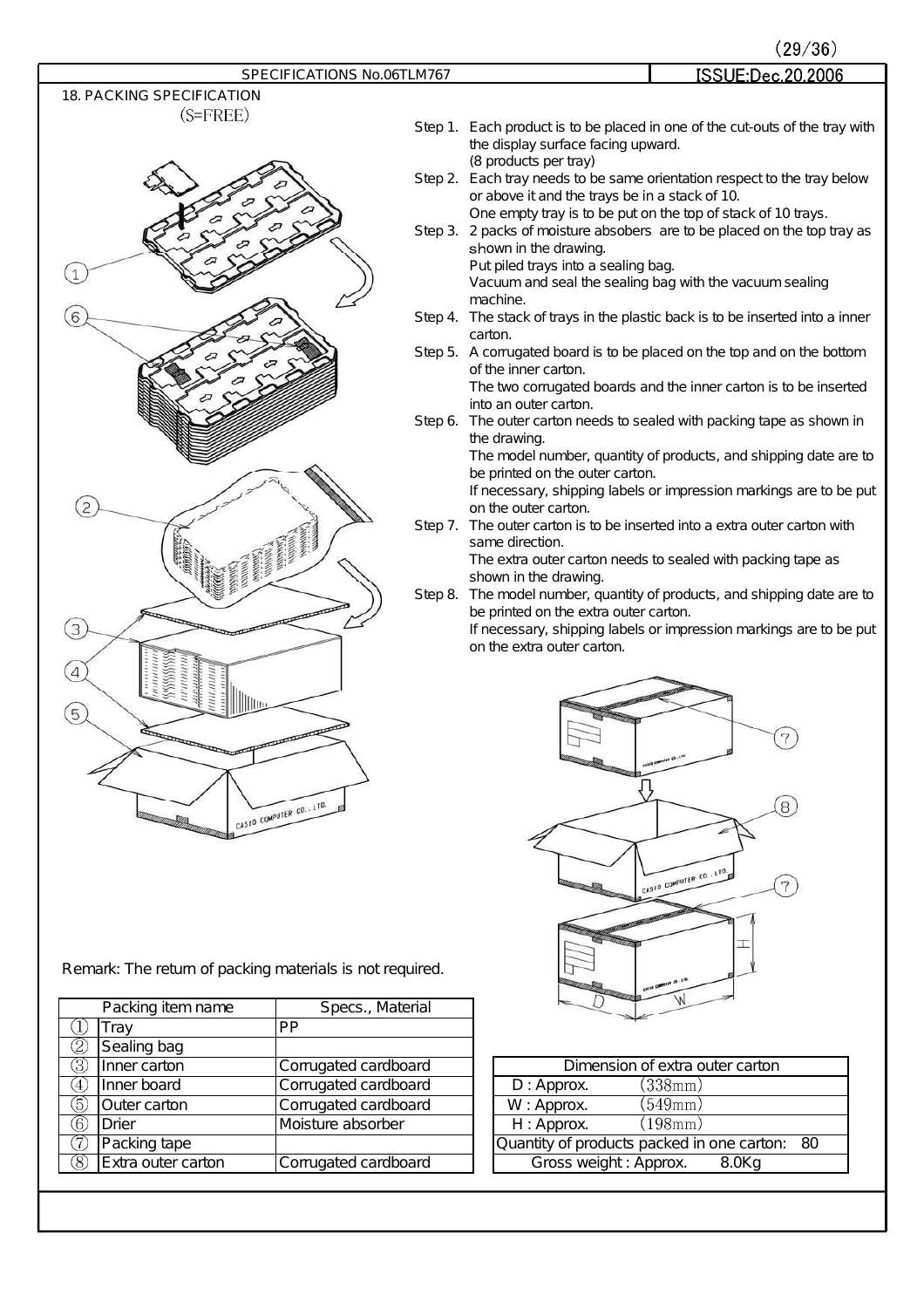## **19.HANDING PRECAUTIONS**

| <b>19.1 PRECAUTIONS</b> |  |
|-------------------------|--|
|                         |  |

| <b>Caution</b>                                                                                                                                                                                                                                                                                                                                            |
|-----------------------------------------------------------------------------------------------------------------------------------------------------------------------------------------------------------------------------------------------------------------------------------------------------------------------------------------------------------|
| (1) Do not make an impact on the glass, because it may break, causung<br>possible dangers.                                                                                                                                                                                                                                                                |
| (2) When the glass breaks, do not touch it directly with hands.<br>(You may get glass splinters in your hands or cut your skin.)                                                                                                                                                                                                                          |
| (3) In the event that you injure yourself, receive first aid and consult a physician.                                                                                                                                                                                                                                                                     |
| (4) Do not put the liquid crystal in your mouth.<br>(In the event that the liquid crystal panel breaks, the liquid crystal inside will<br>seep out Although its toxicity has not been verified, you should not put the panel<br>in your mouth.)                                                                                                           |
| (5) If the liquid crystal gets on your skin or clothing, wash it off thoroughly.<br>(In the event that the liquid crystal gets on your clothing or hand, wipe it off with<br>alcohol, or carefully wash it off with soap and water. If it gets into your eyes,<br>wash your eyes in clean running water for at least 15 minutes, then see<br>a physician) |
| (6) When disposing of this product follow the industrial waste diposal standards existing<br>In the country or region concerned.                                                                                                                                                                                                                          |
| (7) Do not connect or disconnect this product while the set remains switched on.                                                                                                                                                                                                                                                                          |
| (8) This product has been assembled to a high degree of accuracy. Do not attempt<br>to dismantle or modify it                                                                                                                                                                                                                                             |
|                                                                                                                                                                                                                                                                                                                                                           |



### **Caution**

This mark is used to indicate a precaution or an instruction which, if not correctly observed, may result in bodily injury, or material damages alone.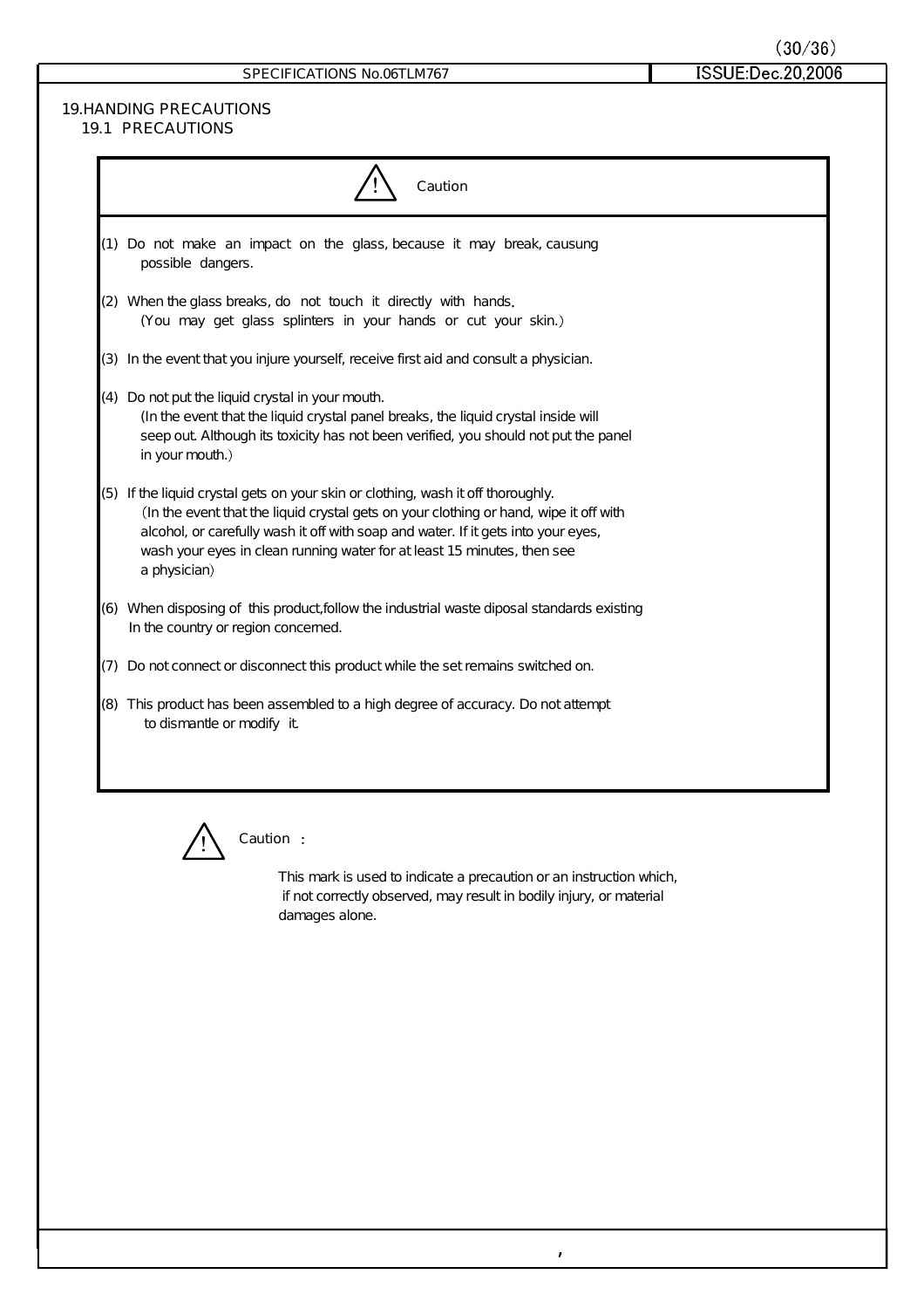| SPECIFICATIONS No.06TLM767                                                                                                                                                                                                                                                                                                                                                | ISSUE:Dec.20,2006 |
|---------------------------------------------------------------------------------------------------------------------------------------------------------------------------------------------------------------------------------------------------------------------------------------------------------------------------------------------------------------------------|-------------------|
| <b>19.2 HANDLING PRECAUTIONS</b>                                                                                                                                                                                                                                                                                                                                          |                   |
| 1) Wear finger sacks when handling the modules at the incoming inspection and/or the<br>production lines, and keep the working area very clean.<br>Do not touch the surface of the polarizing film because it is vulnerable.                                                                                                                                              |                   |
| 2) Wear a wrist-strap and use an ion blower to avoid electrostatic discharge when handling the modules,<br>because the LCD panel and the driver ICs are valnerable to an electrostatic discharge.                                                                                                                                                                         |                   |
| 3) Do not scratch or hit the module surface with a tool, and do not drop the module,<br>because the LCD panel made of glass substrates is fragile and the polaizing film is<br>vulnerable to frictions and mechanical impacts.<br>In case that the module was accidentally dropped, it must be regarded as defective,<br>and do not use it any longer.                    |                   |
| 4) Do not use or store the module in a place where dew is expected.                                                                                                                                                                                                                                                                                                       |                   |
| 5)Do not store the LCD under direct sunlight or at a place exposed to ultraviolet rays<br>because it will cause the deterioration of the LCD.                                                                                                                                                                                                                             |                   |
| 6) Do not stain the cables or make them damaged, because these might cause contact<br>defects and/or wrong effects on the reliability.                                                                                                                                                                                                                                    |                   |
| 7) Do not bend or pull the FPC part or carry the module just by holding the FPC with fingers.                                                                                                                                                                                                                                                                             |                   |
| 8) Since the protection film is stuck on the polarizing plate of a monitor's surface, please use it<br>at the time of mounting, removing. Refer to the 19.5th clause for how to remove.<br>In addition, please understand that our company cannot take responsibility to faults, such as<br>electric destruction produced on the occasion of protection film exfoliation. |                   |
| <b>19.3 OPERATING PRECAUTIONS</b>                                                                                                                                                                                                                                                                                                                                         |                   |
| 1) Do not expose the driver ICs on the module to strong lights during operation.<br>It may cause function failures, because the driver ICs have no light shield.                                                                                                                                                                                                          |                   |
| 2) When driving the monitor, apply the input signal after the power voltage is supplied.<br>When turning off the power, turn off the input signal before or at the same timing of<br>switching off the power.                                                                                                                                                             |                   |
| 3) Apply an optimum value of Vcom/c when using the module.                                                                                                                                                                                                                                                                                                                |                   |
| 4) It causes a trouble when a cable is plugged in and out under the condition that a power<br>supply voltage is input Plug the cable in and out after cutting off the power supply voltage.                                                                                                                                                                               |                   |
| 5)Do not operate in the strong magnetic field. It may break a module.                                                                                                                                                                                                                                                                                                     |                   |
| 6) Do not indicate a fixed pattern for a long time. It has the possibility<br>that an afterimage breaks out by character of the liquid crystal. Please use a screen saver,<br>and do not indicate a fixed pattern.                                                                                                                                                        |                   |
|                                                                                                                                                                                                                                                                                                                                                                           |                   |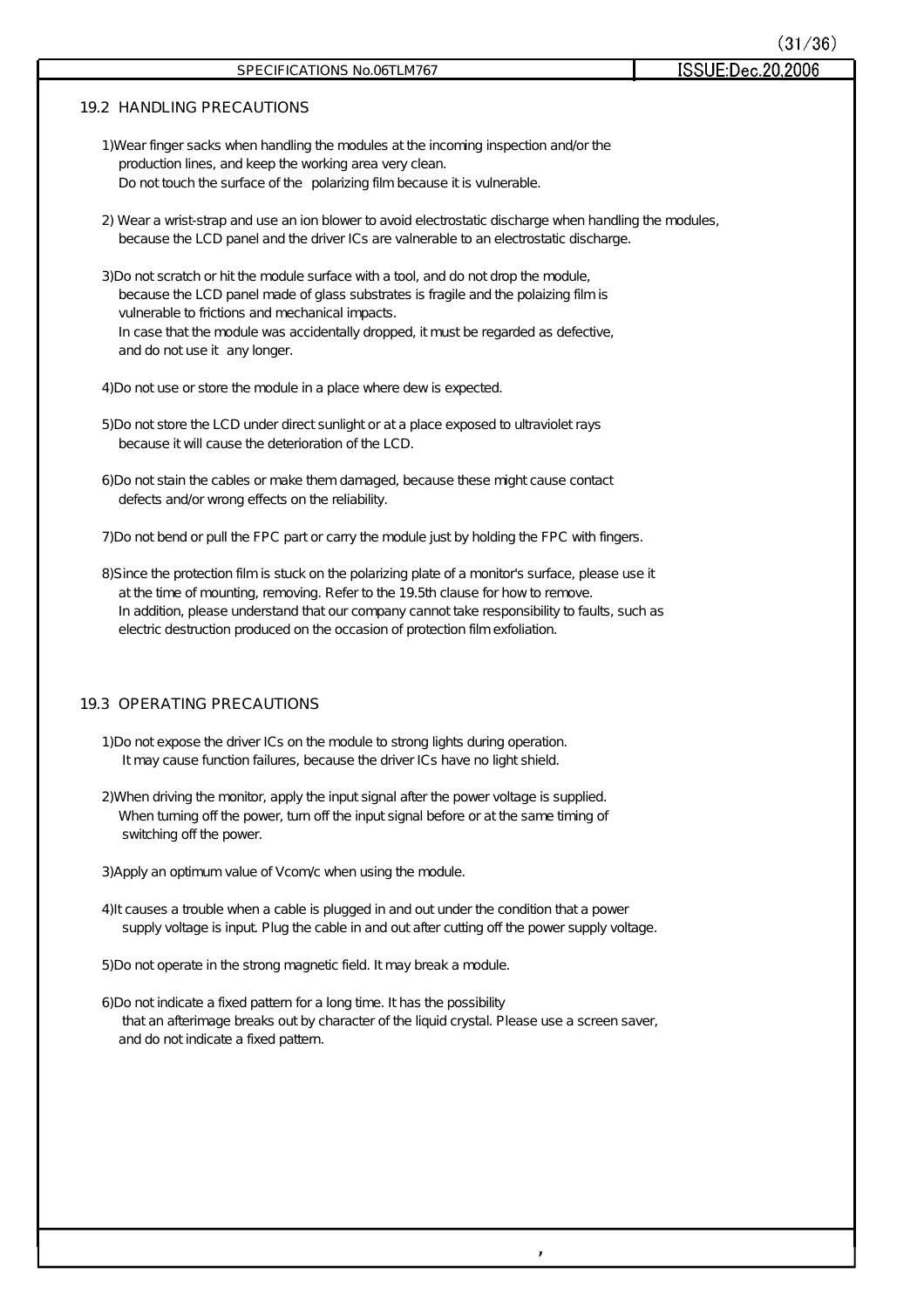$(32/36)$ 

ISSUE:Dec.20,2006

### **19.4 SHIPPING CARTON BOX STORAGE CONDITIONS**

| Environment<br>• Temperature | 0 to 40 $^{\circ}$ C                                                                                                                                                                                                                                        |
|------------------------------|-------------------------------------------------------------------------------------------------------------------------------------------------------------------------------------------------------------------------------------------------------------|
| • Relative humidity          | 60% or less<br>Shall have no dew if the temperature is low and the humidity is high.                                                                                                                                                                        |
| • Atmosphere                 | Any poisonous gases and chemical substances such as acid or alkaline,<br>which will erode electronic components and/or wiring materials,<br>shall not be detected in a storage room.                                                                        |
| • Period                     | Within approx. 3 months                                                                                                                                                                                                                                     |
| • Unpacking                  | In order to prevent the TFT modules from being damaged by static electricity during<br>the unpacking process, adjust the relative humidity of the working room<br>to 50% RH or higher, and take effective measures such as static<br>electricity grounding. |

Maximum allowable quantity of piling : 10

### **19.5 PRECAUTIONS AT PROTECTION FILM REMOVING PROCESS**

When removing the protection film from the mointor screen, static electricity may be generated, causing a function destruction or absorbing dusts. To avoid them, the following environment and working methods are recommended.

#### A)W orking environment

a)Keep the relative humidity at 50% to 70% and the temperature at 15 to 27°C b)Workers shall wear conductive working clothes, conductive shoes, conductive finger sacks, and wrist-strap bands. The working floor shall also be conductive. c)The working room shall be a clean room, preventing dusts from coming in.

Setting an adhesive mat at the entrance of the room is recommeded.

#### B)W orking method

a)Place an ion blower at an optimal distance from the monitor and , set an optimal wind direction.

b)Put an adhesive tape (Scotch tape, etc.) on the LCD protection film's corners near the ion blower to protect the polarizing film from damage.

c)Pull the adhesive tape slowly (taking more than 2 seconds to complete) towards the operator to remove the protection film.

| Blower wind direction (Set an ion<br>blower with its adequate value.) |  |
|-----------------------------------------------------------------------|--|
|                                                                       |  |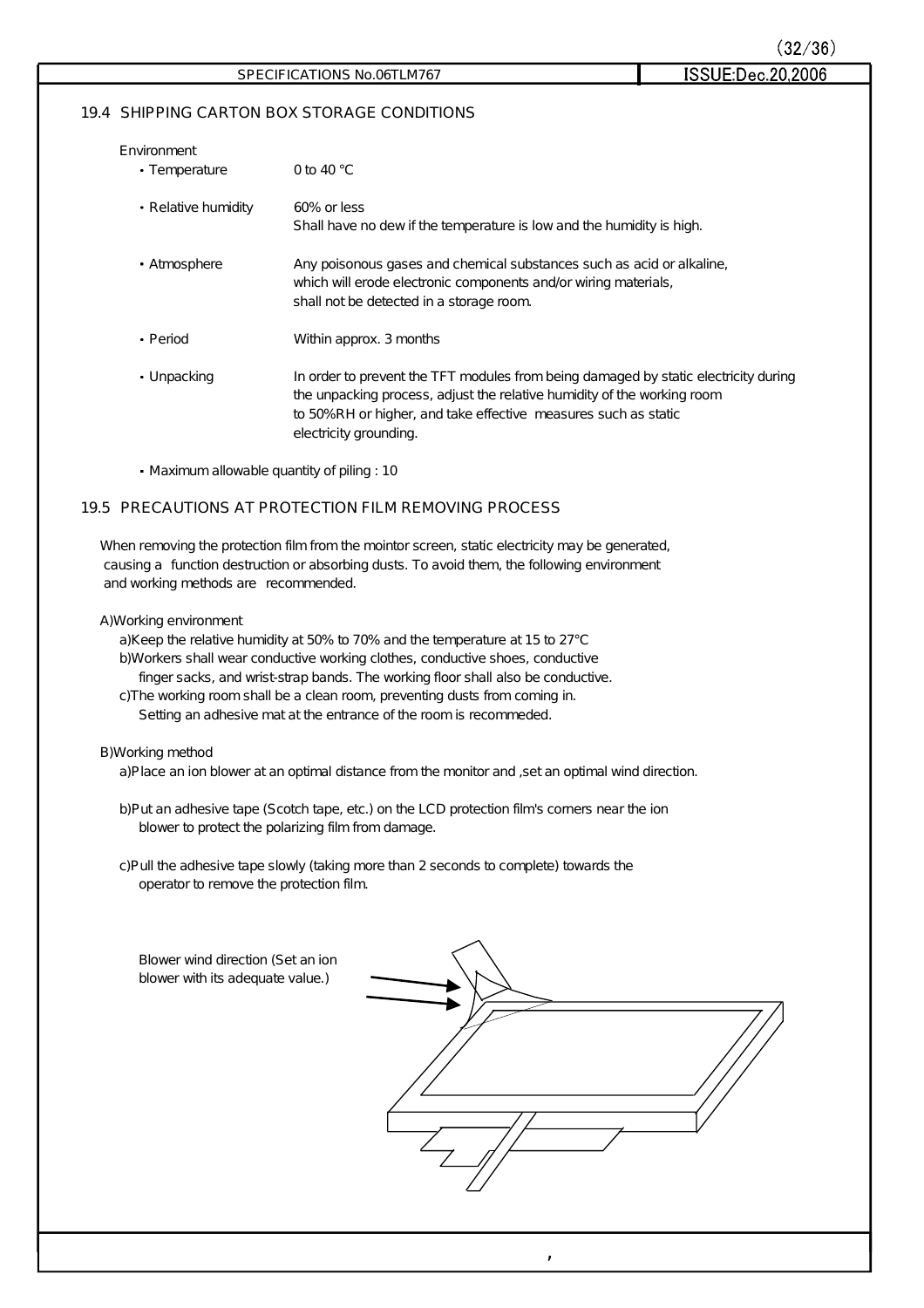### **19.6 QUALITY ASSURANCE**

Casio shall be obliged to compensate for defective products by payment at the unit price of the product or substitutes in case that the products are used and stored under the conditions specified in this document, the defect causes are attributable to Casio, and such claims are notified to Casio within one year from the day of product delivery.

Casio shall not be obliged to guarantee the product quality in case that the products are used under conditions beyond the specifications or reorganized by Samsung Electronics Co., Ltd.

,

### **19.7 OTHERS**

In case of revisions of specifications, ordinarily Samsung Electronics Co., Ltd.

at least one month prior to the product delivery. But in an emergent case, procedures for revision will be separately determined by consultations between Samsung Electronics Co., Ltd. and Casio.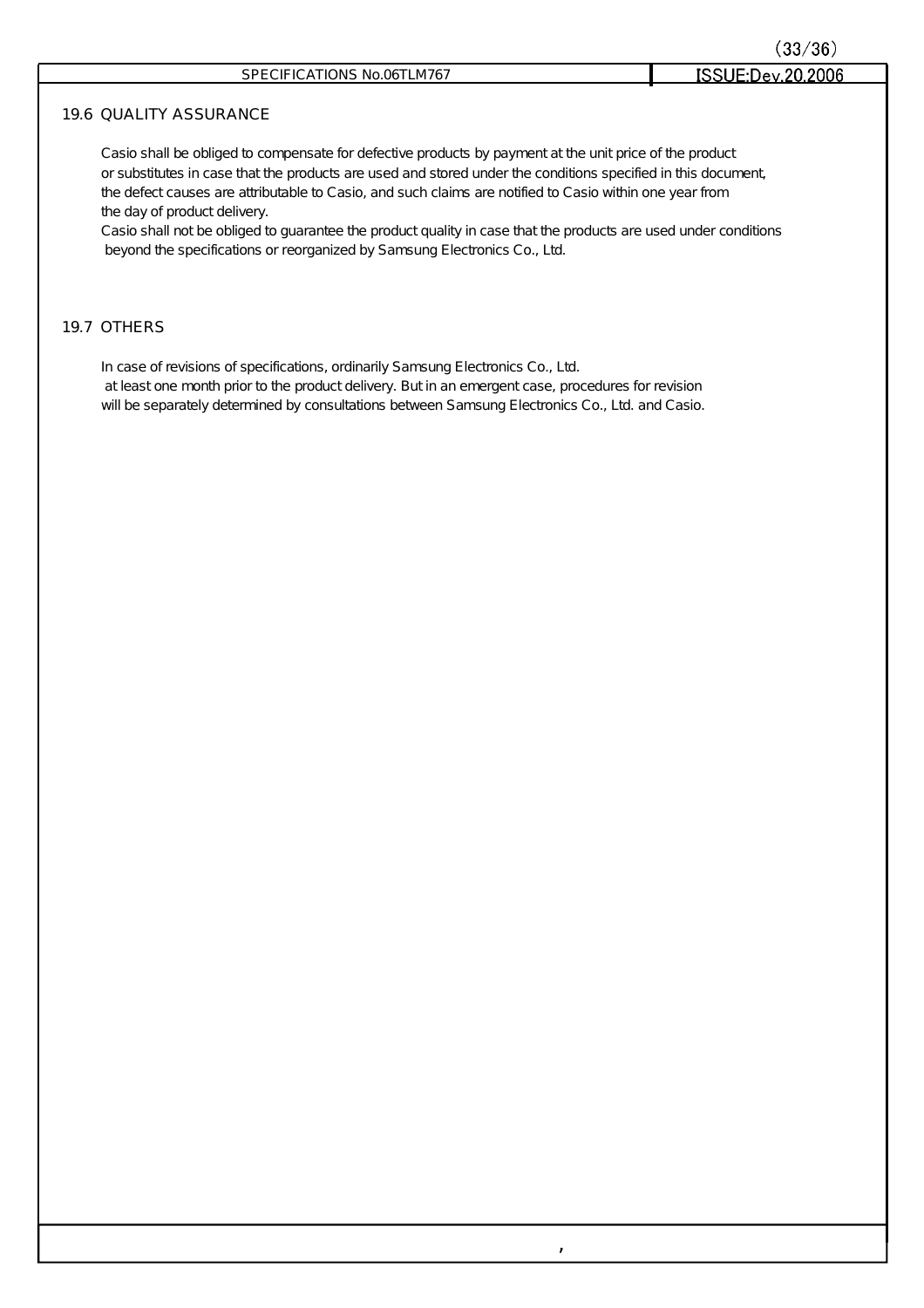|                                                                                                                                                                                                                                                                                                          | (34/36)           |
|----------------------------------------------------------------------------------------------------------------------------------------------------------------------------------------------------------------------------------------------------------------------------------------------------------|-------------------|
| SPECIFICATIONS No.06TLM767                                                                                                                                                                                                                                                                               | ISSUE:Dec.20,2006 |
| <b>APPENDIX</b><br>Standard Measurement Method of Optical Characteristics for TFT-LCD Monitors.<br><b>1 Testing conditions</b>                                                                                                                                                                           |                   |
| Measuring instrument: CS1000(Konika Minolta), LCD7000(Otsuka Electronics)                                                                                                                                                                                                                                |                   |
| Measuring temperature : Unless otherwise specified, the temperature is 25°C<br>Measuring system : See the diagram below. The luminance meter is positioned on the<br>normal line on the measuring point.<br>Measuring points: In usually the center point of the screen<br>Constant temperature dark box |                   |
| Monitor<br>Luminance meter<br>LCD7000:220mm<br>CS1000.360mm                                                                                                                                                                                                                                              |                   |
| A measuring run should be started after allowing the back light to be lit for 30 minutes.<br>Measuring points: The center point of the screen<br>For obtaining the luminance distribution only, nine points shall be<br>measured shown below.                                                            |                   |



Unitmm

Backlight IL=20.0mA Use Casio's measuring circuit (refer to the appendix.)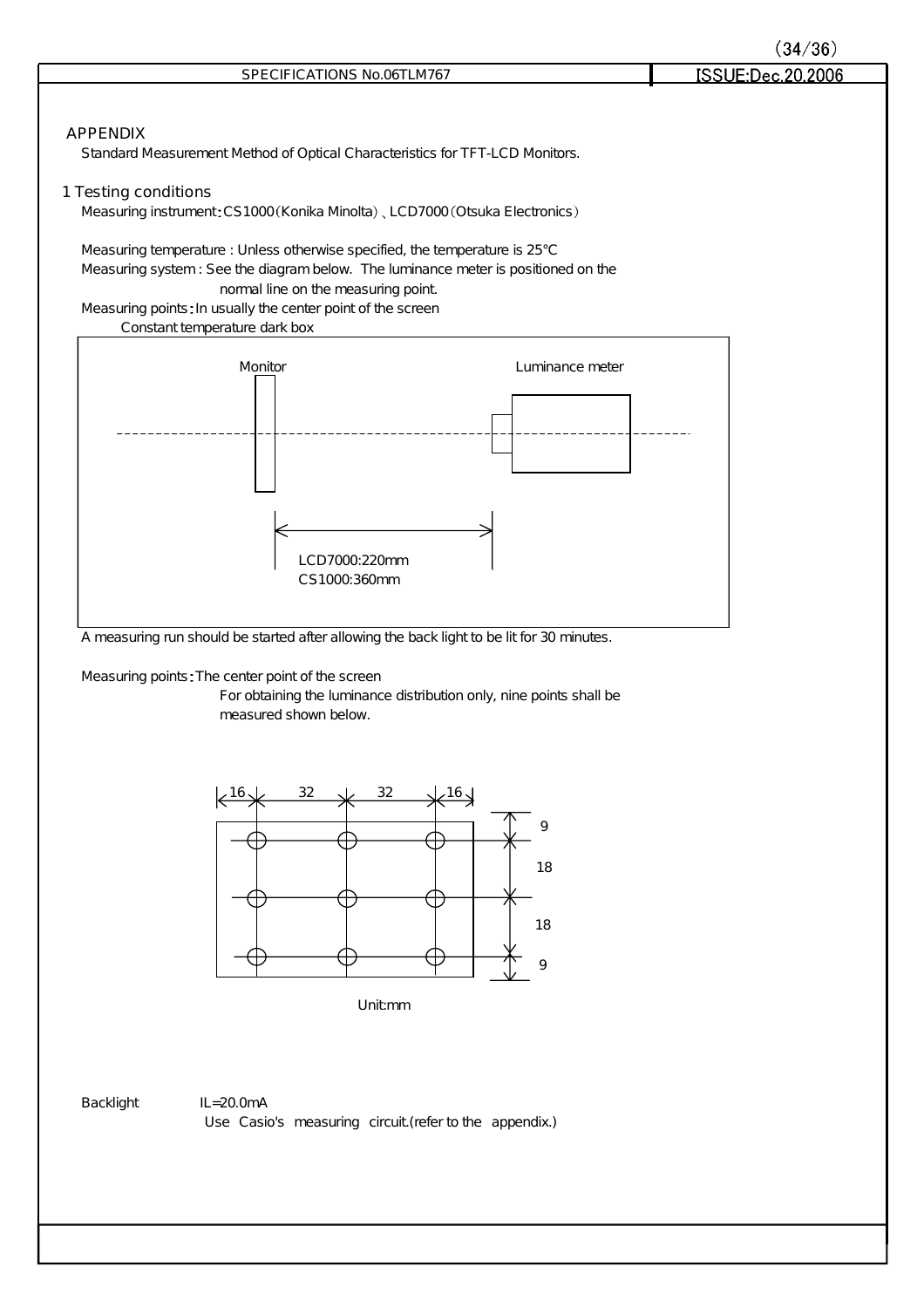| SPECIFICATIONS No.06TLM767 | ISSUE:Dec.20,2006 |
|----------------------------|-------------------|
|                            |                   |

#### **2 Testing method**

| <b>Note</b>    | Item                                                        | Testing method                                                                                                                                                                                                                                                                     | Measuring<br>equipment | remarks                                |
|----------------|-------------------------------------------------------------|------------------------------------------------------------------------------------------------------------------------------------------------------------------------------------------------------------------------------------------------------------------------------------|------------------------|----------------------------------------|
| 1              | Response<br>time                                            | Measure output signal waves with a luminance meter<br>when the raster or window pattern is changed over from<br>white to black and from black to white                                                                                                                             | LCD7000                | Black<br>$VLCD = 5V$<br><b>White</b>   |
|                |                                                             | White<br><b>Black</b><br>White                                                                                                                                                                                                                                                     |                        | $VLCD = 1V$<br><b>TON</b><br>Rise time |
|                |                                                             | White luminance<br>100%                                                                                                                                                                                                                                                            |                        | ∥T OFF<br>Fall time                    |
|                |                                                             | 90%<br>10%<br>0%                                                                                                                                                                                                                                                                   |                        |                                        |
| $\overline{2}$ | Contrast                                                    | <b>Black</b><br><b>TON</b><br><b>TOFF</b><br>brightness<br>Put the raster or window pattern on the display.                                                                                                                                                                        | CS1000                 |                                        |
|                | ratio                                                       | Then measure the maximum luminance $Y1$ (VLCD = 1V)<br>and the minimum luminance $Y2$ (VLCD = 5V) at the center<br>of the display.<br>Contrast ratio = $Y1/2$<br>Measurement spot diameter: 8mm $\phi$                                                                             |                        |                                        |
| $\overline{3}$ | Viewing<br>angle<br>Horizontal<br>$\Theta$<br>Vertical<br>φ | Change the viewing angles step by step in up, down, left,<br>and right direction each, and measure contrast ratio<br>to obtain respective angle where contrast ratio<br>becomes 5.                                                                                                 | <b>LCD7000</b>         |                                        |
| 4              | $V-T$<br>threshold                                          | Change the VLCD by 0.1V step and measure monitor<br>luminances. VLCD, where the luminance is 90%, 50%, and<br>10% of the maximum value, is defined as V90, V50, and<br>V10 respectively.<br>100%<br>90%<br>Luminance<br>50%<br>10%<br>V50<br>V10<br><b>V90</b><br>0<br><b>VLCD</b> | LCD7000                |                                        |
| 5              | White<br>chromatic<br>ty balance                            | Measure chromatically coordinates x and y of the CIE 1931<br>calorimetric system under VLCD = 1V.<br>Color matching function is at view of 2°.                                                                                                                                     | CS1000                 |                                        |
| 6              | Max.<br>contrast<br>angle                                   | Change the viewing angles step by step in up/down<br>direction, and measure the contrast ratio at each steps to<br>obtain angles where the contrast ratio becomes maximum.                                                                                                         | LCD7000                |                                        |